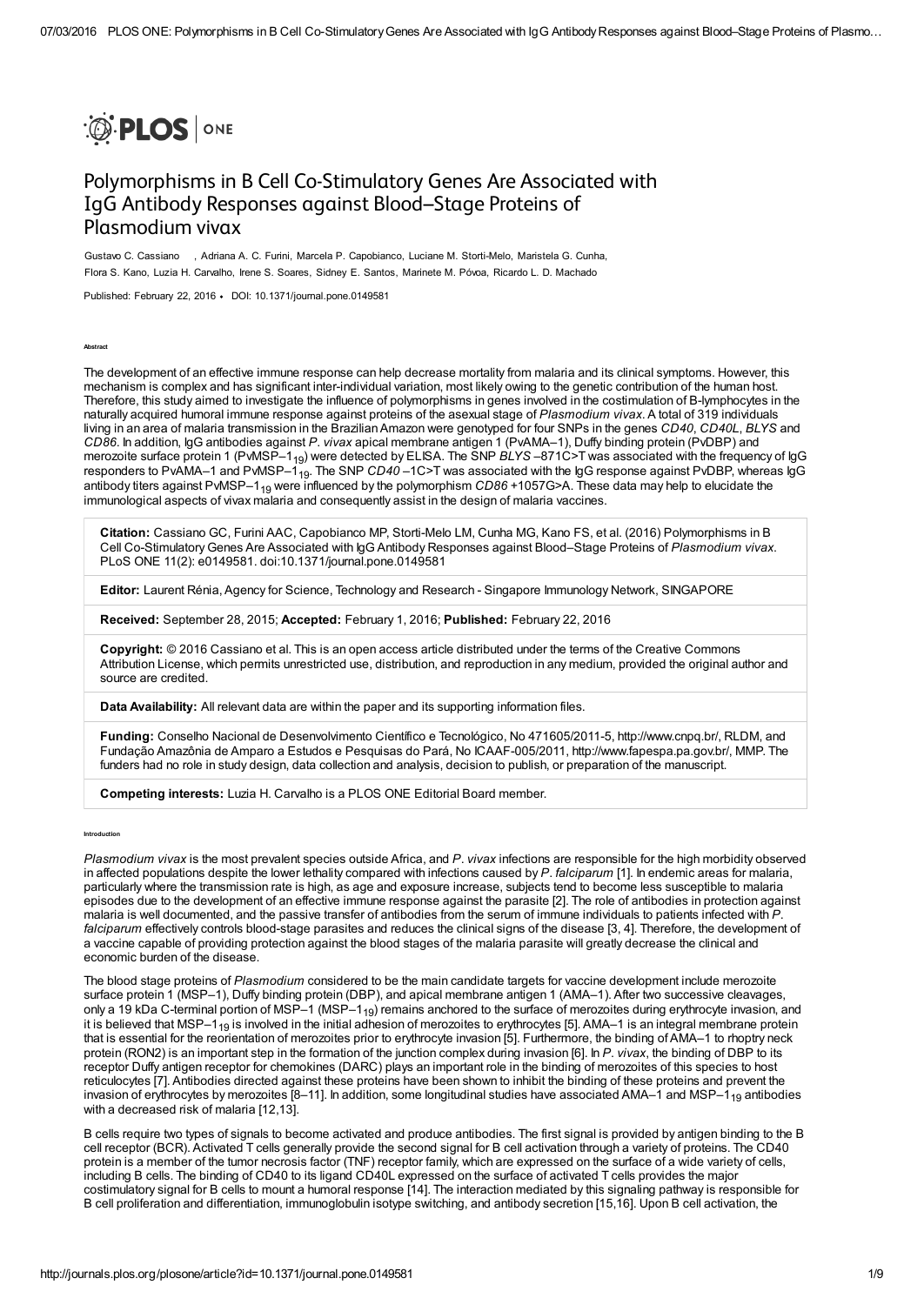expression of the CD86 molecule increases. In addition to the important role of this molecule in T cell activation, the binding of CD86 to its receptor, CD28, provides bidirectional signals that appear to be important for IgG production in B cells [\[17](#page-6-6)]. B-lymphocyte stimulator (BLyS) is a member of the TNF family present on the surface of many cells, including monocytes, macrophages, and activated T cells, or it can occur in a soluble form. Its main function is to provide signals for B cell survival and proliferation [\[18](#page-6-7)].

It is known that the genetic component of the host plays an important role in the development of an immune response against malaria [\[19](#page-6-8)]. The role of gene polymorphisms in the immune system in the production of naturally acquired antibodies has been documented in P. falciparum [\[20](#page-6-9)–[27\]](#page-6-10). However, few studies have assessed the genetic mechanisms involved in the production of antibodies against P. vivax proteins [\[28](#page-7-0)–[31\]](#page-7-1). Thus, this study aimed to evaluate the effects of single nucleotide polymorphisms (SNPs) in the genes CD40, CD40L, CD86 and BLYS on the production of IgG antibodies against candidate vaccine proteins from P. vivax in a naturally exposed population in the BrazilianAmazon.

## Materials and Methods

#### Study area and population sample

The study was conducted in the municipality of Goianésia do Pará (03°50'33 "S, 49°05'49" W), approximately 300 km from the city of Belém, capital of the state of Pará, in the Brazilian Amazon region. The climate is tropical semi-humid, with an average annual temperature of  $26.3^{\circ}$ C and average annual rainfall of approximately 2,000 mm<sup>3</sup>.

In this municipality, despite the seasonal rainfall pattern characterized by a dry season between June and November and a rainy season between December and May, malaria transmission is unstable and occurs throughout the year. The annual parasite incidence rates in 2011 and 2012 were 99 and 39 per 1,000 inhabitants, respectively. More than 80% of malaria cases are due to P. vivax, and the main vector in the region is Anopheles darlingi (Primo, unpublished data).

Samples were collected at the municipal health center between February 2011 to August 2012, and 223 individuals infected with P. vivax with classic symptoms of malaria who sought the malaria diagnostic service were recruited. In addition, 96 uninfected individuals who sought medical care offered during the study were invited to participate in the study. These participants had no close kinship and, therefore, were genetically unrelated, which was evidenced by a demographic questionnaire. Samples from 40 malaria-naive individuals residing in a non-endemic area (São José do Rio Preto, Brazil) and who never visited malaria transmission areas were used as controls.

#### sample collection and malaria diagnosis

After applying a questionnaire to assess demographic and epidemiological data, blood was collected in EDTA-containing test tubes, after which plasma samples were separated by centrifugation and stored at –20°C. Malaria was diagnosed using thick smears stained with Giemsa according to the malaria diagnosis guidelines of the Brazilian Ministry of Health. Subsequently, all participants (including the non-infected) had their diagnoses confirmed by nested–polymerase chain reaction (PCR) [\[32](#page-7-2)]. All participants or their guardians signed an informed consent form. The project was approved by the health authorities of Goianésia do Pará and by the Research Ethics Committee of the College of Medicine of São José do Rio Preto (CEP/FAMERP No. 4599/2011).

# otyping of the genes *CD86, CD40L, CD40,* and *BLYS*

DNA was extracted from peripheral blood samples using the Easy-DNA™ extraction kit (Invitrogen, California, USA). The following SNPs were identified using PCR–restriction fragment length polymorphism (RFLP): +1057G>A in CD86 (rs1129055), –726T>C in CD40L (rs3092945), –1C>T in CD40 (rs1883832), and –871C>T in BLYS (rs9514828). To amplify the polymorphisms in CD40 and CD40L, the protocol described by Malheiros and Petz-Erler [\[33\]](#page-7-3) was used with modifications, and amplification of the polymorphisms in CD86 and BLYS followed the protocol described by Cassiano et al. [[34\]](#page-7-4). Briefly, all PCR reactions were performed in a final volume of 25 μL containing 1× Buffer (20 mM Tris-HCl, 50 mM KCl, pH 8.4), 1.5 mM MgCl<sub>2</sub>, 0.2 mM of each dNTP, 0.4 pmol of each primer, and zo µL containing T× Builer (zu mini Tris-HCi, 50 mini KCi, pH 8.4), T.5 mini MgCi<sub>2</sub>, 0.2 mini of each diviP, 0.4 pmol of each primer,<br>0.5 U of Platinum Taq DNA Polymerase (Invitrogen, São Paulo, Brazil). Amplification was conditions: an initial step of 5 min at 94°C, 35 cycles of 30 s at 94°C, 30 s at 56°C (except for the SNP in gene BLYS, where the annealing temperature was 50°C) followed by 1 min at 72°C, and a final step of 10 min at 72°C. The amplification products were digested using restriction enzymes (Fermentas, Vilnius, Lithuania) according to the manufacturer's recommendations. Primer sequences and their restriction enzymes, and the restriction fragments obtained after digestion of each polymorphism are presented in S1 [Table.](#page-5-8)

# **Antigens**

Three recombinant P. vivax proteins were used in this study. PvMSP–1<sub>19</sub>, corresponding to amino acids 1616–1704 of MSP–1 protein from the Belém strain, was expressed in Escherichia coli with a polyhistidine affinity tag (6xHis tag) [[35\]](#page-7-5). A gene coding for a recombinant protein corresponding to amino acids 43–487 of the ectodomain of PvAMA–1 was synthesized by GenScript USA Inc. (Piscataway, NJ) and expressed in Pichia pastoris [\[11\]](#page-6-0). Region II of DBP of P. vivax strain Sal1 (PvDBP), which includes amino acids 243–573, was expressed in E. coli as a 6xHis fusion protein [\[36](#page-7-6)].

#### Antibody assays

The assessment of IgG antibodies against P. vivax recombinant proteins was performed as described previously [\[11,](#page-6-0) [35,](#page-7-5) [36\]](#page-7-6). Briefly, the concentrations used for PvMSP–119, PvAMA–1, and PvDBP were 2 μg/mL, 2 μg/mL, and 3 μg/mL, respectively. All plasma samples were diluted at 1:100 and added in duplicate. Monoclonal antibody binding was detected using peroxidase conjugated antihuman immunoglobulin (Sigma, St Louis, USA). The results for total IgG are expressed as reactivity index (RI), which was calculated by dividing the optical density (OD) of the sample by the cut-off value, which in turn was calculated by averaging the OD values of the 40 plasma samples from the control subjects residing in the non-endemic area plus three standard deviations. Individuals with RI > 1 (also known as responders) were considered positive.

#### Estimates of interethnic admixture

The population of northern Brazil is highly mixed and formed mainly by crosses between Europeans, Africans, and Native Americans. To avoid spurious interpretations resulting from population substructure, we used a panel of 48 ancestry informative markers (AIMs) to estimate the proportion of individual interethnic admixture in our sample, following a previously described protocol [\[37\]](#page-7-7). The Structure software version 2.3.4 was used, and three parental populations (European, African, and Native Americans) were assumed as described by Santos et al. [\[37](#page-7-7)]. These estimates were used as covariates in the multivariate analyses to adjust for population stratification.

#### Statistical analysis

Statistical analysis was performed using the SNPassoc R package (R software version 3.1.1) [[38\]](#page-7-8). Genotypic deviations from Hardy- Weinberg equilibrium were assessed using the exact test described by Wigginton et al. [\[39\]](#page-7-9). For univariate analysis, differences in proportions were assessed using the chi-square test, and differences between means were assessed using Student's t-test or Mann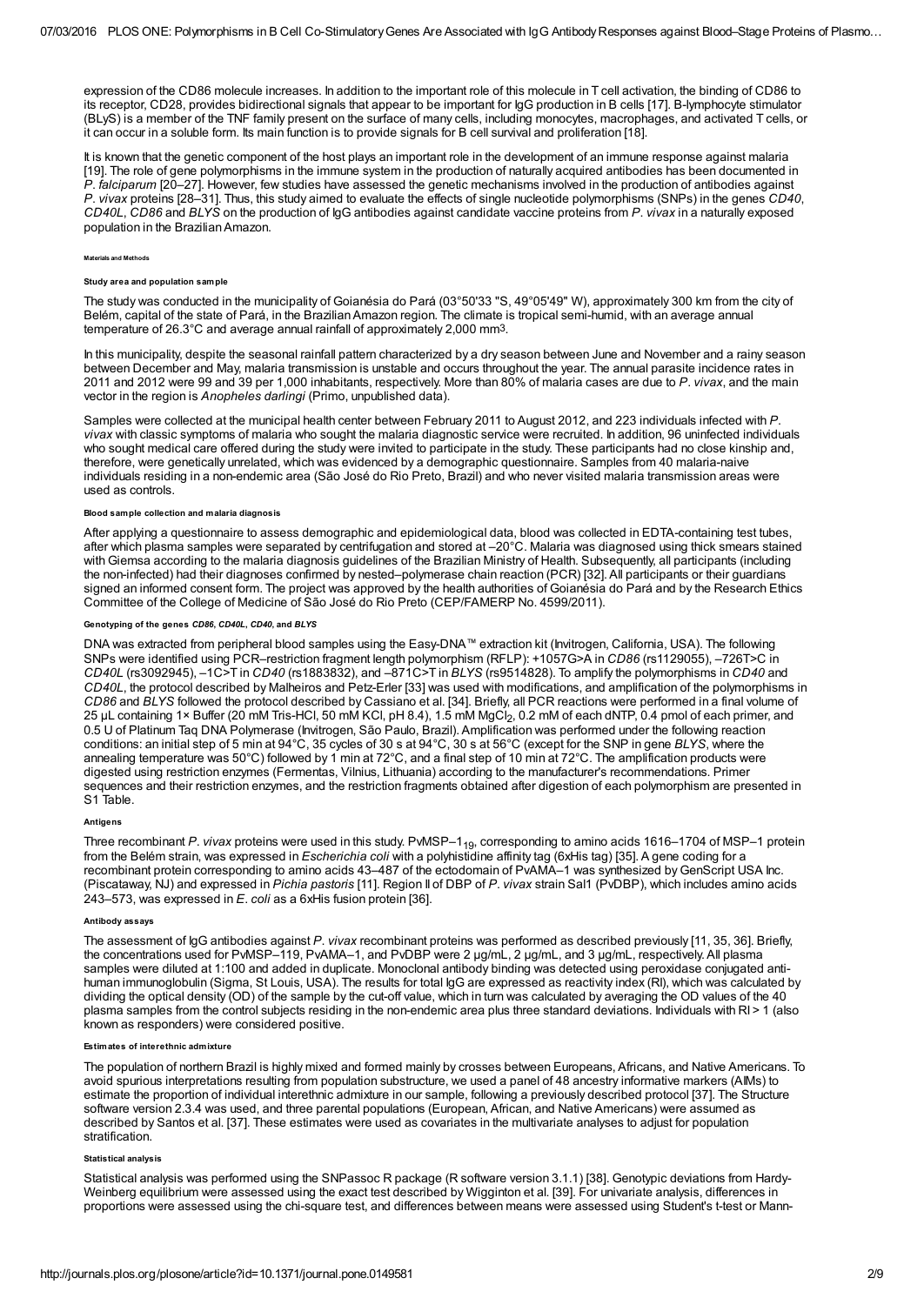Whitney U-test, depending on whether the data were parametric. The correlation between IgG antibody titers against PvAMA–1, PvDBP, and PvMSP-1<sub>19</sub> was assessed using the Spearman correlation coefficient. The analysis of association between the SNPs and the antibody responses frequency used a logistic regression model, and the factors significantly associated with the antibody responses in the univariate analysis (gender, previous history of malaria infection, and current infection) were included as covariates. Similarly, generalized linear regression was used to assess associations between the SNPs and the magnitude of the IgG antibody responses. In all the multivariate analyses, SNPs were included following different genetic models: dominant (11 vs 12 + 22), recessive  $(11 + 12 \text{ vs } 22)$ , and log-additive  $(0, 1, 2$  alleles). Values of p<0.05 were considered significant.

#### Results

# Population profile

The profile of the study population is summarized in [Table](#page-2-0) 1. The age of the study population varied between 14 and 68 years (median of 30 years) and the male/female sex ratio was 1.47. The period of residence in the study area varied between 0 (newly arrived migrants) to 37 years (median of 7 years). The exact period of time for which individuals had been continuously exposed to malaria could not be reliably determined because of the high rates of migration characteristic of the BrazilianAmazon population. As previously reported by Cassiano et al. [[34\]](#page-7-4), the population of Goianésia do Pará is highly mixed, showing a higher proportion of European genetic ancestry (44%) and significant contributions of African (31.4%) and Native American ancestry (24.6%). Most participants (78.7%) reported having had previous malaria infections, and at the time of blood collection, 69.9% (223/319) were infected with P. vivax (diagnosed by thick smear). Further analysis by nested PCR indicated that 13 of the 223 infected individuals (5.8%) were infected with both P. falciparum and P. vivax, and no individual diagnosed as negative by thick smear was positive by nested PCR.

<span id="page-2-0"></span>

| Characteristics                                                                                                                                                                                                                                                                                                                                                                                                                                                                                                                                   | All<br>individuals.<br>asse | Public 1                         |                                                        |           | Publish             |                          |           | PyMSP-1.4           |                                         |          |
|---------------------------------------------------------------------------------------------------------------------------------------------------------------------------------------------------------------------------------------------------------------------------------------------------------------------------------------------------------------------------------------------------------------------------------------------------------------------------------------------------------------------------------------------------|-----------------------------|----------------------------------|--------------------------------------------------------|-----------|---------------------|--------------------------|-----------|---------------------|-----------------------------------------|----------|
|                                                                                                                                                                                                                                                                                                                                                                                                                                                                                                                                                   |                             | Positive<br>$(164)$ <sup>*</sup> | <b><i><u>Mensative</u></i></b><br>$(132)$ <sup>*</sup> | v.        | Positive<br>(1807)  | <b>Megative</b><br>(104f | v         | Positive<br>crear   | <b><i><u>Riemantium</u></i></b><br>1997 | v        |
| Gender, male (%)                                                                                                                                                                                                                                                                                                                                                                                                                                                                                                                                  | 53.6                        | 68.3                             | 47.7                                                   | 0.0004    | 64.8                | 47.1                     | 0.0004    | 66.8                | 40.4                                    | $-0.000$ |
| Ass. median years<br>(range)                                                                                                                                                                                                                                                                                                                                                                                                                                                                                                                      | 30 (14-68)                  | 30.5<br>$(14 - 68)$              | 29 (14-66)                                             | 0.52      | 29-114-680          | 30.5<br>(14, 44)         | 0.63      | 30-114-680          | 29 (15-65)                              | 0.37     |
| Time of<br><b>Manufassi</b><br>median years<br>(range)                                                                                                                                                                                                                                                                                                                                                                                                                                                                                            | $7(0.5 - 37)$               | 6.0<br>$40.1 - 371$              | 8.5<br>$(0.1 - 37)$                                    | 0.06      | 6.5<br>$40.1 - 371$ | 8.0<br>$(0.1 - 37)$      | 0.16      | 6.5<br>$(0.1 - 37)$ | 8.5<br>$(0.1 - 37)$                     | 0.15     |
| Genetic ancestry".<br>mean a SD (%)                                                                                                                                                                                                                                                                                                                                                                                                                                                                                                               |                             |                                  |                                                        |           |                     |                          |           |                     |                                         |          |
| <b>African</b>                                                                                                                                                                                                                                                                                                                                                                                                                                                                                                                                    | $31.4 + 11.0$               | $31.3 + 11.6$                    | $31.9 + 10.3$                                          | 0.66      | $31.6 + 11.1$       | $31.8 + 11.3$            | 0.02      | $31.6 + 11.4$       | $30.6 + 0.7$                            | 0.55     |
| European.                                                                                                                                                                                                                                                                                                                                                                                                                                                                                                                                         | 44.0 x 11.9                 | 44.0 x 11.9                      | 43.8 ± 12.6                                            | 0.91      | 44.1 x 11.8         | 43.6 ± 13.2              | 0.76      | 43.6 ± 12.4         | 45.3 x 11.6                             | 0.34     |
| Native American                                                                                                                                                                                                                                                                                                                                                                                                                                                                                                                                   | $24.6 + 9.4$                | $246 + 9.7$                      | $24.2 + 9.1$                                           | 0.70      | 24.3 + 9.5          | $24.6 + 9.5$             | 0.77      | 24.8 + 9.4          | $24.1 + 9.5$                            | 0.60     |
| Previous material<br>infaction <sup>4</sup> (%)                                                                                                                                                                                                                                                                                                                                                                                                                                                                                                   | 78.7                        | 95.0                             | 55.9                                                   | $+0.0001$ | 92.0                | 822                      | $-0.0001$ | 90.1                | 49.4                                    | $-0.000$ |
| Induiduals infected<br>with P. Vivax (%)                                                                                                                                                                                                                                                                                                                                                                                                                                                                                                          | 65.5                        | 81.7                             | 50.0                                                   | $+0.0001$ | 78.9                | 44.2                     | $+0.0001$ | 80.2                | 37.1                                    | $-0.000$ |
| *Number of individuals. The differences in the total number of individuals evaluated for each protein comesponding to samples that lacked plasma.<br><sup>1</sup> Time of residence in Golanésia do Pará.<br>"Data of genetic ancestry obtained from 273 individuals.<br>*Proportion of individuals who contracted malaria in the past.<br>*P-values were calculated from a chi-squared test for qualitative variables. the Mann-Whitney test for nonparametric continuous variables and Student's t<br>test for parametric continuous variables. |                             |                                  |                                                        |           |                     |                          |           |                     |                                         |          |

Table 1. Summary of the epidemiological data and seropositivity of the study population. doi:10.1371/journal.pone.0149581.t001

## Naturally acquired IgG antibodies against blood-stage proteins of P. vivax

Of the 319 participants, 296 (92.8%) had their plasma samples evaluated for IgG against PvAMA–1, 284 (89.0%) were evaluated for lgG against PvDBP, and 291 (91.2%) were evaluated for IgG against PvMSP–1<sub>19</sub>, which reflects the differences shown in [Table](#page-2-0) 1 regarding the total number of individuals. In addition, 69.1% (202/291) of the participants had antibodies (RI > 1) against PvMSP–1<sub>19</sub>, 63.4% (180/284) had antibodies against PvDBP, and 55.4% (164/296) had antibodies against PvAMA–1. Among the subjects evaluated for the three proteins, 80% (223/279) had antibodies against at least one protein and 46.2% (129/279) showed responses against all three proteins. Significant positive correlations were observed between the IgG antibody titers against PvAMA–1 and PvMSP–1<sub>19</sub>, between PvAMA-1 and PvDBP, and between PvDBP and PvMSP–1<sub>19</sub> (r = 0.72, 0.68, and 0.51, respectively, using Spearman correlation,  $p < 0.0001$ ).

We assessed whether the frequency of individuals with antibodies against the proteins studied was correlated with any demographic or epidemiological variables ([Table](#page-2-0) 1). The genetic ancestry proportions did not differ between subjects with or without antibodies (all p values > 0.34). Furthermore, no association was observed between the period of residence in the study area and the antibody response. However, a higher frequency of responders to all the proteins evaluated was observed among male subjects (p < 0.001). A higher proportion of individuals who had never contracted malaria was observed among those without antibodies (p < 0.0001) regardless of the protein evaluated. Furthermore, as expected, individuals who were infected at the time of blood collection showed a higher frequency of responses to all three proteins evaluated ( $p < 0.0001$ ).

#### Associations of B-cell co-stimulatory gene polymorphisms with the frequency of IgG responses against PvAMA-1, PvDBP, and PvMSP–1<sub>19</sub>

Polymorphisms in the genes studied were successfully genotyped in all samples, except for SNP rs1883832 in the CD40 gene, which was not identified in two samples. No significant deviation from Hardy-Weinberg equilibrium was observed for any polymorphism (all p values > 0.06). The minor allele frequencies (MAF) were as follows: 0.249 for SNP rs9514828 in the BLYS gene (allele T), 0.216 for SNP rs1129055 in the CD86 gene (allele A), 0.155 for SNP rs1883832 in the CD40 gene (allele T), and 0.112 for SNP rs3092945 in the CD40L gene (allele C) (S2 [Table\)](#page-5-9). These allele frequencies were similar to those found in a previously analyzed subset of these samples [[34\]](#page-7-4).

<span id="page-2-1"></span>The effects of polymorphisms in the BLYS, CD86, CD40, and CD40L genes on the IgG antibody responses against the proteins PvAMA–1, PvDBP, and PvMSP–1<sub>19</sub> are shown in [Table](#page-2-1) 2 and S3 [Table.](#page-5-10) The additive, recessive, and dominant genetic models were tested for each SNP. With regard to PvAMA–1, the IgG antibody response was positively correlated with the presence of the T allele for SNP rs9514828 in the BLYS gene based on an additive model (OR = 1.59, 95% CI: 1.05–2.40; p = 0.03). The T allele for SNP rs1883832 in the CD40 gene also followed an additive model and was negatively correlated with the IgG antibody response against PvDBP (OR = 0.57; 95% CI: 0.35–0.92, p = 0.02). Considering a dominant model, there was a greater likelihood for individuals harboring the T allele in genotypes TT and TC of SNP rs9514828 in the *BLYS* gene to have antibodies against PvMSP–1<sub>19</sub> compared with individuals who harbored the CC genotype (OR = 2.01; CI: 1.12–3.61, p = 0.01). An analysis of interactions between the polymorphisms produced no additional information beyond the information obtained by the individual analysis of the polymorphisms (data not shown). In addition, we evaluated the distribution of genotypes/alleles according to the number of proteins for which individuals had antibodies, i.e., whether they responded against one, two, three, or no proteins [\(Fig](#page-3-0) 1). It was observed that the frequency of carriers of the T allele of SNP rs1883832 in the CD40 gene progressively decreased as the antibody response increased ( $\chi^2$  = 9.01; p  $= 0.002$ , Chi-squared for trends). In addition, the presence of allele T from SNP rs9514828 in gene BLYS was higher among the individuals who responded against all proteins tested  $(\chi^2 = 25.30; p < 0.0001$ , Chi-square for trends).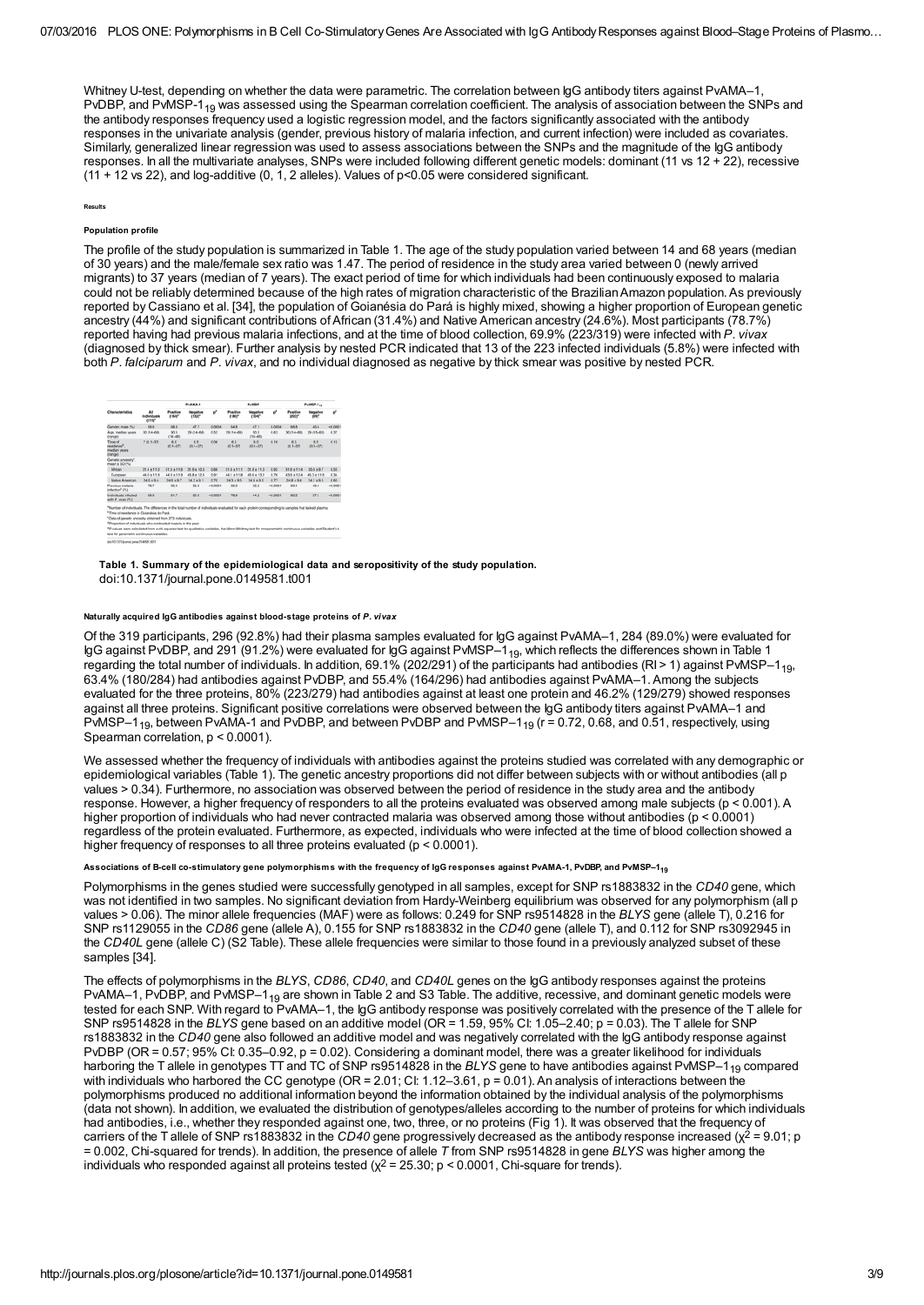| Gene   |                  | Model           | Genotype       | Publish.t.          |      | PvDBP               |      | PyMSP-1.         |      |
|--------|------------------|-----------------|----------------|---------------------|------|---------------------|------|------------------|------|
|        | <b>SINP</b>      |                 |                | OR (95%CI)*         | v    | OR (95%CI)*         | v    | OR (95%CI)*      | v    |
| 86.1%  | rations eacher   | Dominant        | C/C            | 1.00                | 0.04 | 1.00                | 0.39 | 1.00             | 0.01 |
|        |                  |                 | C7.77          | 1.68 (1.01-2.79)    |      | 1,26 (0,74 - 2,14)  |      | 2.01 (1.12-3.61) |      |
|        |                  | Recessive       | $CC-CT$        | 1.00                | 0.22 | 1.00                | 0.80 | 1.00             | 0.85 |
|        |                  |                 | 10             | 1.91 (0.65-5.57)    |      | 0.87 (0.30-2.5%)    |      | 0.80 (0.29-2.74) |      |
|        |                  | Loo-Additive    | 0.12           | 1.59 (1.05-2.40)    | 0.03 | 1.14 (0.74-1.74)    | 0.56 | 1.47 (0.91-2.37) | 0.11 |
| COM    | A1129055         | <b>Dominant</b> | 00             | 1.00                | 0.85 | 1.00                | 0.45 | 1.00             | 0.22 |
|        |                  |                 | <b>GIA-AIA</b> | 0.95 (0.57-1.58)    |      | 1.23 (0.72-2.11)    |      | 0.70 (0.30-1.24) |      |
|        |                  | Recessive       | GG-GA          | 1.00                | 0.65 | 1.00                | 0.57 | 1.00             | 0.31 |
|        |                  |                 | AM.            | 1.32 (0.45-3.85)    |      | 2.19 (0.65-6.96)    |      | 1.84 (0.56-6.07) |      |
|        |                  | Log-Additive    | 0.1.2          | 1.01 (0.67-1.52)    | 0.97 | 1.28 (0.83-1.97)    | 0.26 | 0.88 (0.56-1.38) | 0.54 |
| CO46   | <b>ISSUED/ST</b> | Dominant        | ce             | 1.00                | 0.36 | 1.00                | 0.03 | 1.00             | 0.31 |
|        |                  |                 | $C75 - 777$    | 0.77 (0.44-1.35)    |      | 0.53 (0.30-0.94)    |      | 0.73 (0.30-1.35) |      |
|        |                  | Beyessium       | $CO-O7$        | 3.00                | 0.66 | 3,000               | 0.21 | 1.00             | 0.90 |
|        |                  |                 | юr             | 1.35 (0.35-5.27)    |      | 0.39 (0.09-1.66)    |      | 1.09 (0.23-5.13) |      |
|        |                  | Log-Additive    | 0.12           | $0.87(0.55 - 1.37)$ | 0.54 | 0.57 (0.35-0.92)    | 6.82 | 0.81 (0.48-1.35) | 0.41 |
| CO40C* | ra3092945        | Dominant        | zл             | 1.00                | 0.63 | 1.00                | 0.36 | 1.00             | 0.70 |
|        |                  |                 | TC-CC          | 1.24 (0.51-3.05)    |      | 1.54 (0.61-3.88)    |      | 0.83 (0.31-2.18) |      |
|        |                  | Recessive       | $7/3 - 3/2$    | 1.00                | 0.70 | 1.00                | 0.60 | 1.00             | 0.92 |
|        |                  |                 | C/C            | 1.46 (0.21-10.39)   |      | $0.59(0.09 - 4.03)$ |      | 0.89 (0.08-9.86) |      |
|        |                  | Log-Additive    | 0.1.2          | 1.21 (0.55-2.48)    | 0.60 | 1.24 (0.58-2.64)    | 0.58 | 0.86 (0.38-1.94) | 0.77 |

Table 2. Associations between Polymorphisms and Antibody Responses against Blood-Stage Proteins of P. vivax. doi:10.1371/journal.pone.0149581.t002

<span id="page-3-0"></span>

Fig 1. Positive antibody response and carrier frequency of mutant alleles. Frequency of carriers of mutant alleles of SNPs in genes CD40, BLYS, CD86, and CD40L according to the number of proteins for which subjects were responders. Individuals with antibodies against the three proteins (n = 279) were classified according to their reaction against zero (n = 57), one (n = 55), two (n = 38), or three (n = 129) proteins of blood-stage P. vivax. doi:10.1371/journal.pone.0149581.g001

Associations of polymorphisms with IgG antibody titers against PvAMA–1, PvDBP, and PvMSP–1<sub>19</sub>

We evaluated the effects of the polymorphism on IgG antibody titers against the three P. vivax proteins. The variables that affected antibody titers, corresponding to the same variables associated with response frequency (gender, past history of malaria infection, and current infection) (S4 [Table](#page-5-11)), were included in the multivariate analysis together with the polymorphisms. There was no significant effect of any genotype/allele investigated on the antibody titers [\(Fig](#page-3-1) 2). However, when individuals with or without a P. vivax infection at the time of blood collection were analyzed separately, a significant increase in IgG antibody titers against PvMSP–1<sub>19</sub> was observed among infected individuals harboring genotype AA of the CD86 polymorphism compared to those harboring the GG and GA genotypes (median [Q1–Q3]: 7.87 [4.74–8.40] vs. 5.05 [1.56–7.60]; p = 0.03).

<span id="page-3-1"></span>

Fig 2. BLYS, CD40, CD86, and CD40L genotypes in relation to antibody titers against the merozoite proteins.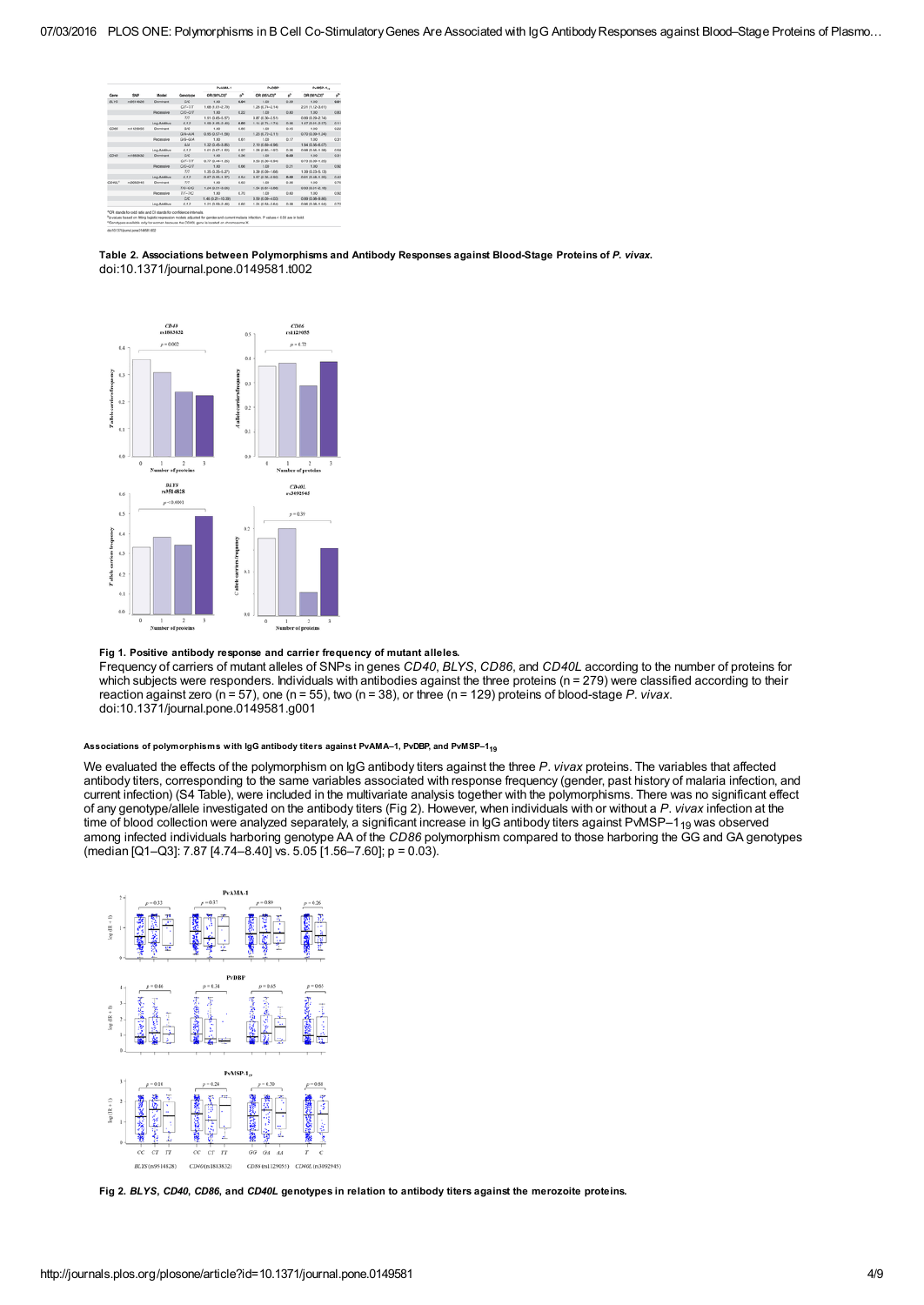Antibody titers were expressed as log-transformed reactivity indices (RI). For the SNP in the gene CD40L, men and women harboring the C allele were grouped and compared with individuals who did not possess this allele given that CD40L is located on chromosome X. Multivariate logistic regression analysis found no significant differences in the antibody titers between the different genotypes.

doi:10.1371/journal.pone.0149581.g002

**Discussion** 

The present study aimed to evaluate the effects of polymorphisms in co-stimulatory genes of B cells on antibody responses against recombinant proteins of P. vivax in a population sample from the Brazilian Amazon. Although the number of studies aimed at identifying genetic mechanisms involved in regulating the production of antimalarial antibodies has increased in recent years [\[20](#page-6-9)[–31](#page-7-1)], the development of an effective vaccine will most likely require a thorough understanding of the host–parasite relationship. Therefore, studies such as the one reported herein will help to elucidate the responses of individuals to certain vaccine protein candidates.

Importantly, in this study, potential biases due to population substructure were considered. The frequencies of the alleles CD86 +1057A and CD40L –726T are higher among individuals with higher proportions of European ancestry [\[34](#page-7-4)], and consequently, if individuals with antibodies exhibited more European ancestry than non-responders, a false association between these alleles and antibody production could be found. However, the fact that no differences were observed in the proportion of genetic ancestry between the responders and non-responders for the three proteins studied and our inclusion of individual ancestry values as covariates in the multivariate analyses precluded the possibility of false associations in our results.

Differences were observed in the frequency of responders against the three proteins evaluated, and the proportion of responders against PvMSP–1<sub>19</sub> was the highest (69.1%), followed by responders against PvDBP (63.4%), and those against PvAMA–1 (55.4%). The higher proportion of responders against PvMSP–1 $_{\rm 19}$  was an expected result considering that previous studies have shown that this protein is highly immunogenic [\[40](#page-7-10), [41](#page-7-11)], most likely owing to the low degree of polymorphism found in the MSP–1 region [\[42\]](#page-7-12), and also because MSP-1<sub>19</sub> is carried into the infected cell, persists until the end of the intracellular cycle, accumulates in the digestive vacuole, and is discarded together with digestion products, possibly increasing its exposure to the immune system [\[43](#page-7-13)]. Both the frequency of individuals with antibodies and the magnitude of the IgG response were significantly higher in individuals who had had previous episodes of malaria and/or who were infected at the time of blood collection, suggesting the occurrence of a boosting effect in the antibody responses directed against these proteins compared with individuals who never contracted malaria. In addition, it was noted that the IgG response against the three proteins was higher in men than women. Although the reasons for this result remain unclear [\[29](#page-7-14)], men are most likely more exposed to malaria transmission from working for longer periods in the field compared to women.

The main result found in our study was that polymorphisms in the genes CD40 and BLYS seem to influence the IgG antibody responses against PvAMA–1, PvDBP, and PvMSP–1<sub>19</sub> of *P. vivax* in the population studied. Considering that the binding of CD40 to its ligand CD40L is critical for the production of antibodies in B cells [\[14](#page-6-3)], it is possible that this molecule is involved in the immune response against malaria. Indeed, this co-stimulatory pathway is important for the production of IgG antibodies against P. falciparum proteins because PBMCs from individuals living in holo- or meso-endemic malaria areas were found to produce more antibodies in vitro when CD40L costimulation was provided [\[44](#page-7-15)]. In our study, the presence of the T allele of SNP rs1883832 in the CD40 gene was negatively correlated with the production of IgG antibodies against PvDBP. This polymorphism is located at position –1 of the start codon and affects the Kozak sequence, which is crucial to the initiation of the protein translation process [[45\]](#page-8-0), and it is believed that the presence of the T allele can decrease gene expression by 15%–30% [\[46](#page-8-1)]. Whether the correlation between the SNP in the CD40 gene and the production of IgG antibodies against PvDBP is associated with clinical immunity requires further investigation. However, it is noteworthy that the frequency of the T allele is significantly lower inAfrican populations than in European populations [[47\]](#page-8-2), and this frequency may suggest a selective advantage of the C allele due to pressure exerted by malaria. However, in a case-control study conducted in the city of Macapá in the Brazilian Amazon, no association was found between polymorphism in the CD40 gene and susceptibility to vivax malaria [\[48](#page-8-3)]. This same study evaluated the influence of BLYS, CD40, and CD40L polymorphisms on the antibody response against recombinant proteins of P. vivax in a subgroup whose serological results were available, and the results indicated no correlation with antibody response. However, it is of note that this subgroup consisted of approximately 50 individuals. Moreover, it remains possible that the conditions of malaria transmission and the genetic background of the populations differ between the municipalities of Macapá and Goianésia do Pará, which could explain the differences observed [[48\]](#page-8-3).

BLyS is a critical cytokine for B cell survival and differentiation; its serum levels were found to be higher among children with acute malaria and were positively correlated with the levels of IL-10 and IFN-γ [[49\]](#page-8-4). A study conducted by Liu et al. [\[50](#page-8-5)] demonstrated that the production of memory B cells in response to vaccination with MSP–1 $_{19}$  from *P. yoelli* in mice was dependent on the production of BLyS by dendritic cells (DCs). In our study, the presence of the T allele of SNP rs9514828 in the BLYS gene was positively correlated with the production of IgG antibodies against PvAMA–1 and PvMSP–1 $_{19}$ . This SNP is located in the promoter region of the gene at position -871 relative to the start codon, corresponding to a binding site for the transcription factor MZF1, and it can therefore modulate gene expression [\[51](#page-8-6)]. However, the role of this SNP in gene expression has not been elucidated—some studies have associated the T allele with higher levels of BLYS mRNA [\[51](#page-8-6)[,52](#page-8-7)], whereas others have not established this association [[53\]](#page-8-8).

It is of interest that the observed associations involving these two SNPs could not be extrapolated to the antibody response against all proteins tested, i.e., although SNP BLYS rs9514828 was associated with the response of IgG antibodies against PvAMA-1 and PvMSP-1<sub>19</sub>, no association involving this SNP and PvDBP was found. Similarly, SNP *CD40* rs1883832 was associated with PvDBP but not with PvAMA-1 and PvMSP-1<sub>19</sub>. Although the reasons for these results are unknown, they are likely to reflect intrinsic differences among these proteins, including the degree of polymorphism, exposure to the immune system, and antigen presentation via HLA, among others. However, as shown in [Fig](#page-3-0) 1, there was a higher frequency of allele T carriers of SNP BLYS rs9514828 among those individuals who had antibodies against all three proteins evaluated, whereas the frequency of allele  $T$  carriers of SNP CD40 rs1883832 was lower among the responders of all proteins.

In addition, we found a correlation between SNP rs1129055 in the CD86 gene and the magnitude of the IgG response against PvMSP-119, but only among individuals infected with P. vivax. In murine models of malaria, the CD86 molecule seems to be involved in the differentiation of the Th2-type response [\[54](#page-8-9)]. Furthermore, for gene CD28, which is the receptor of ligand CD86, was observed a lower production of IgG antibodies against AMA-1 and MSP-1 when CD28 knockout mice were infected with P. chabaudi [\[55\]](#page-8-10). In our study, we found that individuals infected with P. *vivax* harboring the AA genotype had the highest antibody titers against PvMSP-1<sub>19</sub>. The SNP rs1129055 is located in exon 8 of the gene and causes a non-silent substitution of alanine for threonine at amino acid position 304 of the protein, introducing a potential phosphorylation site in the cytoplasmic region of the molecule [[56\]](#page-8-11). Although the functional implications of this polymorphism are not yet elucidated, we speculate that individuals with the AA genotype infected with P. vivax may have a response directed more towards the Th2-type, with increased production of antibodies, particularly against PvMSP-1<sub>19</sub>.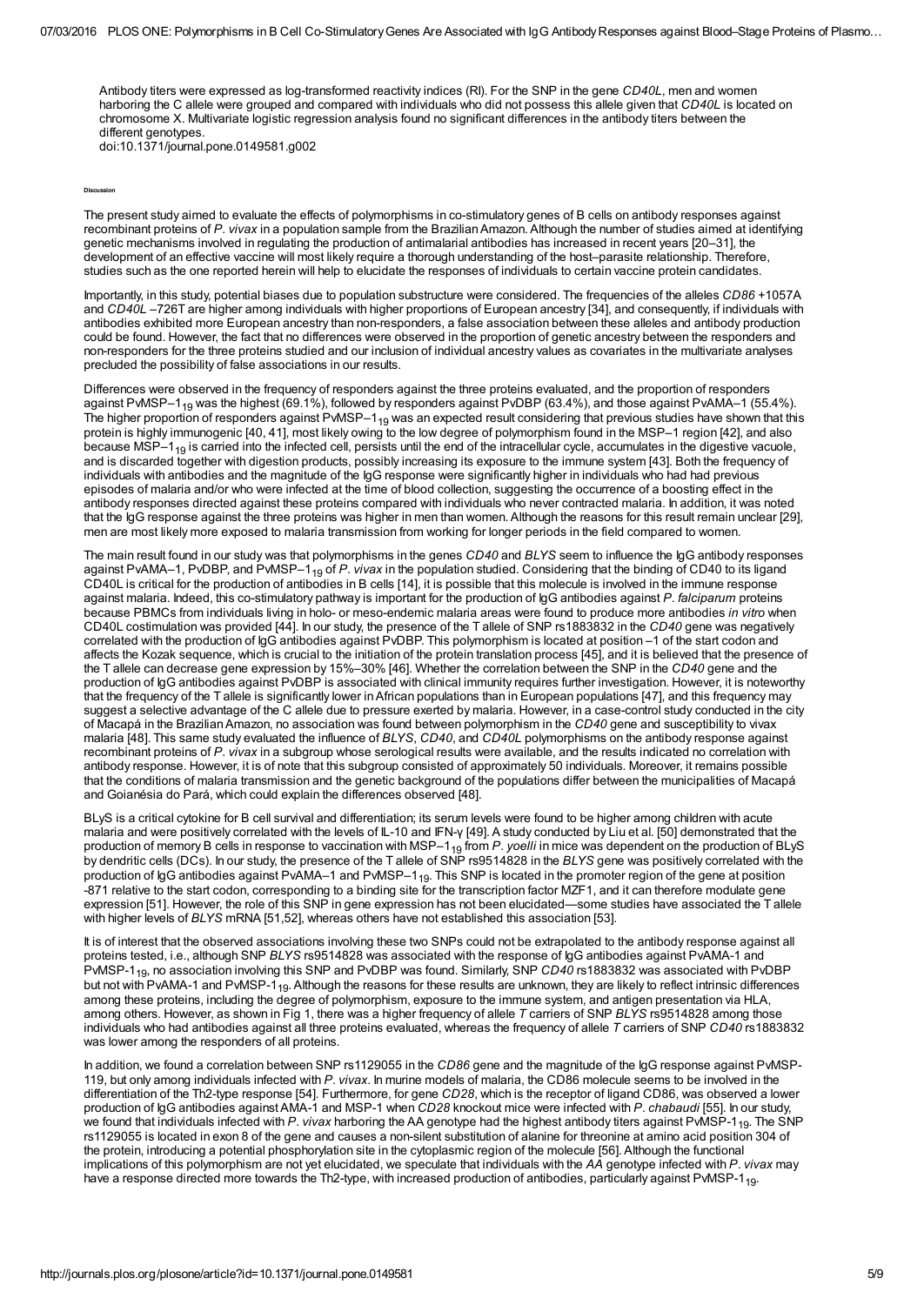In conclusion, we found evidence for the role of co-stimulatory B cell molecules in the genetic control of the immune response against P. vivax. The identification of individual genetic traits that influence the development of an immune response may be important in the development of vaccines against malaria. However, further investigations involving these genes are necessary to confirm whether their effect on antibody production is associated with the control of P. vivax infection.

Supporting Info

<span id="page-5-8"></span>S1 [Table.](http://journals.plos.org/plosone/article/asset?unique&id=info:doi/10.1371/journal.pone.0149581.s001) Reaction conditions for the amplification and enzymatic digestion of polymorphisms in the genes CD40, CD40L, BLYS, and CD86.

doi:10.1371/journal.pone.0149581.s001 (DOCX)

<span id="page-5-9"></span>S2 [Table.](http://journals.plos.org/plosone/article/asset?unique&id=info:doi/10.1371/journal.pone.0149581.s002) Minor Allele Frequencies of Polymorphisms in Genes CD40, CD40L, BLYS, and CD86.

doi:10.1371/journal.pone.0149581.s002 (DOCX)

<span id="page-5-10"></span>S3 [Table.](http://journals.plos.org/plosone/article/asset?unique&id=info:doi/10.1371/journal.pone.0149581.s003) Polymorphism Distribution between the Groups with and without Antibodies against Blood-Stage Proteins of P. vivax.

doi:10.1371/journal.pone.0149581.s003 (DOCX)

<span id="page-5-11"></span>S4 [Table.](http://journals.plos.org/plosone/article/asset?unique&id=info:doi/10.1371/journal.pone.0149581.s004) Antibody levels (RI) for PvAMA-1, PvDBP, and PvMSP-1<sub>19</sub> according to gender, current infection status, and previous episode of malaria.

doi:10.1371/journal.pone.0149581.s004 (DOCX)

Acknowledgments

We are grateful to all the residents of Goianésia do Pará who made this study possible, especially Darci Rodrigues, who assisted in sample collection. We are also grateful to Luciana Moran, Valéria Conceição, Katia Françoso, Michaelis Tang, and Marcos Amador for assistance with laboratory testing.

**Author Contr** 

Conceived and designed the experiments: GCC RLDM. Performed the experiments: GCC ACF MPC LMS MGC FSK LHC ISS SES. Analyzed the data: GCC MMP RLDM. Contributed reagents/materials/analysis tools: MGC FSK LHC ISS SES MMP RLDM. Wrote the paper: GCC LMS MGC FSK LHC ISS SES RLDM. Revised the manuscript critically: ACF MPC LMS.

References

- <span id="page-5-0"></span>1. World Health Organization. World Malaria Report 2013. Geneva, Switzerland: World Health Organization; 2013.
- <span id="page-5-1"></span>2. Doolan DL, Dobaño C, Baird JK. Acquired immunity to malaria. Clin Microbiol Rev. 2009;22: 13–36. doi: 10.1128/CMR.00025-08. pmid:19136431 View [Article](http://dx.doi.org/10.1128/cmr.00025-08) · [PubMed/NCBI](http://www.ncbi.nlm.nih.gov/entrez/query.fcgi?db=PubMed&cmd=Search&doptcmdl=Citation&defaultField=Title+Word&term=Doolan%5Bauthor%5D+AND+Acquired+immunity+to+malaria) · Google [Scholar](http://scholar.google.com/scholar_lookup?title=Acquired+immunity+to+malaria&author=Doolan&publication_year=2009)
- <span id="page-5-2"></span>3. Cohen S, McGregor IA, Carrington S. Gamma-globulin and acquired immunity to human malaria. Nature. 1961;192: 733–737. doi: 10.1038/192733a0. View [Article](http://dx.doi.org/10.1038/192733a0) • [PubMed/NCBI](http://www.ncbi.nlm.nih.gov/entrez/query.fcgi?db=PubMed&cmd=Search&doptcmdl=Citation&defaultField=Title+Word&term=Cohen%5Bauthor%5D+AND+Gamma-globulin+and+acquired+immunity+to+human+malaria) • Google [Scholar](http://scholar.google.com/scholar_lookup?title=Gamma-globulin+and+acquired+immunity+to+human+malaria&author=Cohen&publication_year=1961) pmid:13880318
- <span id="page-5-3"></span>4. Sabchareon A, Burnouf T, Ouattara D, Attanath P, Bouharoun-Tayoun H, Chantavanich P, et al. Parasitologic and clinical human response to View [Article](http://www.crossref.org/guestquery?auth2=Sabchareon&atitle2=Parasitologic+and+clinical+human+response+to+immunoglobulin+administration+in+falciparum+malaria&auth=Sabchareon&atitle=Parasitologic+and+clinical+human+response+to+immunoglobulin+administration+in+falciparum+malaria) • [PubMed/NCBI](http://www.ncbi.nlm.nih.gov/entrez/query.fcgi?db=PubMed&cmd=Search&doptcmdl=Citation&defaultField=Title+Word&term=Sabchareon%5Bauthor%5D+AND+Parasitologic+and+clinical+human+response+to+immunoglobulin+administration+in+falciparum+malaria) • Google [Scholar](http://scholar.google.com/scholar_lookup?title=Parasitologic+and+clinical+human+response+to+immunoglobulin+administration+in+falciparum+malaria&author=Sabchareon&publication_year=1991) immunoglobulin administration in falciparum malaria. Am J Trop Med Hyg. 1991;45: 297–308. pmid:1928564
- <span id="page-5-4"></span>5. Li X, Chen H, Oo TH, Daly TM, Bergman LW, Liu SC, et al. A co-ligand complex anchors Plasmodium falciparum merozoites to the erythrocyte invasion View [Article](http://dx.doi.org/10.1074/jbc.m308716200) · [PubMed/NCBI](http://www.ncbi.nlm.nih.gov/entrez/query.fcgi?db=PubMed&cmd=Search&doptcmdl=Citation&defaultField=Title+Word&term=Li%5Bauthor%5D+AND+A+co-ligand+complex+anchors+Plasmodium+falciparum+merozoites+to+the+erythrocyte+invasion+receptor+band+3) · Google [Scholar](http://scholar.google.com/scholar_lookup?title=A+co-ligand+complex+anchors+Plasmodium+falciparum+merozoites+to+the+erythrocyte+invasion+receptor+band+3&author=Li&publication_year=2004) receptor band 3. J Biol Chem. 2004;279: 5765–5771. pmid:14630931 doi: 10.1074/jbc.m308716200
- <span id="page-5-5"></span>6. Lamarque M, Besteiro S, Papoin J, Roques M, Vulliez-Le Normand B, Morlon-Guyot J, et al. The RON2-AMA1 interaction is a critical step in moving View [Article](http://dx.doi.org/10.1371/journal.ppat.1001276) · [PubMed/NCBI](http://www.ncbi.nlm.nih.gov/entrez/query.fcgi?db=PubMed&cmd=Search&doptcmdl=Citation&defaultField=Title+Word&term=Lamarque%5Bauthor%5D+AND+The+RON2-AMA1+interaction+is+a+critical+step+in+moving+junction-dependent+invasion+by+apicomplexan+parasites) · Google [Scholar](http://scholar.google.com/scholar_lookup?title=The+RON2-AMA1+interaction+is+a+critical+step+in+moving+junction-dependent+invasion+by+apicomplexan+parasites&author=Lamarque&publication_year=2011) junction-dependent invasion by apicomplexan parasites. PLoS Pathog. 2011;7: e1001276. doi: 10.1371/journal.ppat.1001276. pmid:21347343
- <span id="page-5-6"></span>7. Singh SK, Hora R, Belrhali H, Chitnis CE, Sharma A. Structural basis for Duffy recognition by the malaria parasite Duffy-binding-like domain. Nature. View [Article](http://dx.doi.org/10.1038/nature04443) · [PubMed/NCBI](http://www.ncbi.nlm.nih.gov/entrez/query.fcgi?db=PubMed&cmd=Search&doptcmdl=Citation&defaultField=Title+Word&term=Singh%5Bauthor%5D+AND+Structural+basis+for+Duffy+recognition+by+the+malaria+parasite+Duffy-binding-like+domain) · Google [Scholar](http://scholar.google.com/scholar_lookup?title=Structural+basis+for+Duffy+recognition+by+the+malaria+parasite+Duffy-binding-like+domain&author=Singh&publication_year=2006) 2006;439: 741–744. doi: 10.1038/nature04443. pmid:16372020
- <span id="page-5-7"></span>8. Egan AF, Burghaus P, Druilhe P, Holder AA, Riley EM. Human antibodies to the 19kDa C-terminal fragment of Plasmodium falciparum merozoite surface View [Article](http://dx.doi.org/10.1046/j.1365-3024.1999.00209.x) · [PubMed/NCBI](http://www.ncbi.nlm.nih.gov/entrez/query.fcgi?db=PubMed&cmd=Search&doptcmdl=Citation&defaultField=Title+Word&term=Egan%5Bauthor%5D+AND+Human+antibodies+to+the+19kDa+C-terminal+fragment+of+Plasmodium+falciparum+merozoite+surface+protein+1+inhibit+parasite+growth+in+vitro) · Google [Scholar](http://scholar.google.com/scholar_lookup?title=Human+antibodies+to+the+19kDa+C-terminal+fragment+of+Plasmodium+falciparum+merozoite+surface+protein+1+inhibit+parasite+growth+in+vitro&author=Egan&publication_year=1999) protein 1 inhibit parasite growth in vitro. Parasite Immunol. 1999;21: 133–139. doi: 10.1046/j.1365-3024.1999.00209.x. pmid:10205793
- 9. Kocken CH, Withers-Martinez C, Dubbeld MA, van der Wel A, Hackett F, Valderrama A, et al. High-level expression of the malaria blood-stage vaccine View [Article](http://dx.doi.org/10.1128/iai.70.8.4471-4476.2002) · [PubMed/NCBI](http://www.ncbi.nlm.nih.gov/entrez/query.fcgi?db=PubMed&cmd=Search&doptcmdl=Citation&defaultField=Title+Word&term=Kocken%5Bauthor%5D+AND+High-level+expression+of+the+malaria+blood-stage+vaccine+candidate+Plasmodium+falciparum+apical+membrane+antigen+1+and+induction+of+antibodies+that+inhibit+erythrocyte+invasion) · Google [Scholar](http://scholar.google.com/scholar_lookup?title=High-level+expression+of+the+malaria+blood-stage+vaccine+candidate+Plasmodium+falciparum+apical+membrane+antigen+1+and+induction+of+antibodies+that+inhibit+erythrocyte+invasion&author=Kocken&publication_year=2002) candidate Plasmodium falciparum apical membrane antigen 1 and induction of antibodies that inhibit erythrocyte invasion. Infect Immun. 2002;70: 4471-4476. doi: 10.1128/IAI.70.8.4471-4476.2002. pmid:12117958
- 10. Souza-Silva FA, da Silva-Nunes M, Sanchez BA, Ceravolo IP, Malafronte RS, Brito CF, et al. Naturally acquired antibodies to Plasmodium vivax Duffy View [Article](http://dx.doi.org/10.4269/ajtmh.2010.08-0580) · [PubMed/NCBI](http://www.ncbi.nlm.nih.gov/entrez/query.fcgi?db=PubMed&cmd=Search&doptcmdl=Citation&defaultField=Title+Word&term=Souza-Silva%5Bauthor%5D+AND+Naturally+acquired+antibodies+to+Plasmodium+vivax+Duffy+binding+protein+%28DBP%29+in+Brazilian+Amazon) · Google [Scholar](http://scholar.google.com/scholar_lookup?title=Naturally+acquired+antibodies+to+Plasmodium+vivax+Duffy+binding+protein+%28DBP%29+in+Brazilian+Amazon&author=Souza-Silva&publication_year=2010) binding protein (DBP) in Brazilian Amazon. Am J Trop Med Hyg. 2010;82: 185–193. doi: 10.4269/ajtmh.2010.08-0580. pmid:20133990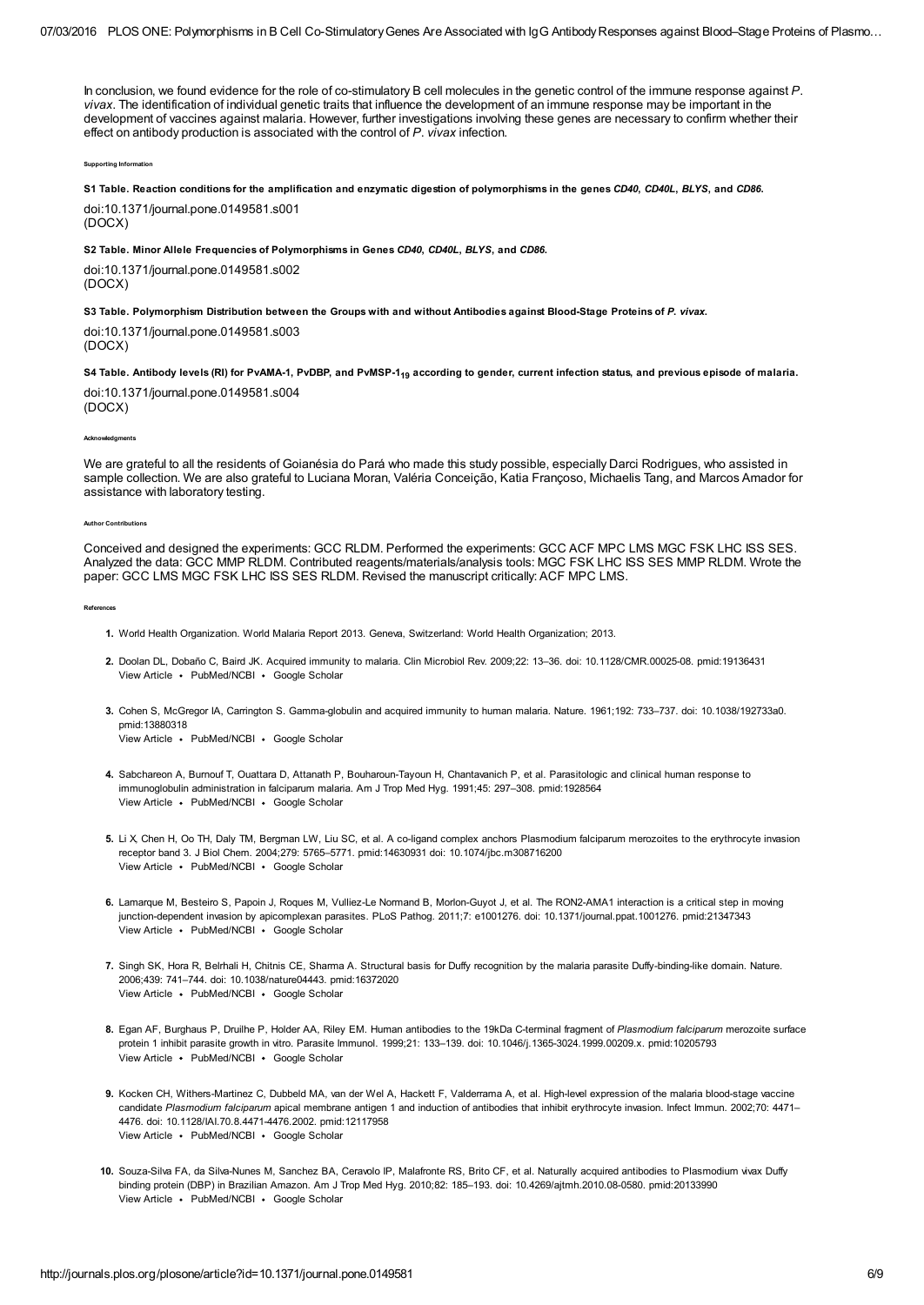- <span id="page-6-0"></span>11. Vicentin EC, Françoso KS, Rocha MV, Iourtov D, Dos Santos FL, Kubrusly FS, et al. Invasion-inhibitory antibodies elicited by immunization with View [Article](http://dx.doi.org/10.1128/iai.01169-13) [PubMed/NCBI](http://www.ncbi.nlm.nih.gov/entrez/query.fcgi?db=PubMed&cmd=Search&doptcmdl=Citation&defaultField=Title+Word&term=Vicentin%5Bauthor%5D+AND+Invasion-inhibitory+antibodies+elicited+by+immunization+with+Plasmodium+vivax+apical+membrane+antigen-1+expressed+in+Pichia+pastoris+yeast) Google [Scholar](http://scholar.google.com/scholar_lookup?title=Invasion-inhibitory+antibodies+elicited+by+immunization+with+Plasmodium+vivax+apical+membrane+antigen-1+expressed+in+Pichia+pastoris+yeast&author=Vicentin&publication_year=2014) Plasmodium vivax apical membrane antigen-1 expressed in Pichia pastoris yeast. Infect Immun. 2014;82: 1296–1307. doi: 10.1128/IAI.01169-13. pmid:24379279
- <span id="page-6-1"></span>12. falciparum merozoite antigens are associated with control of parasitemia and protection from symptomatic illness. Infect Immun. 2009;77: 1165–1174. View [Article](http://dx.doi.org/10.1128/iai.01129-08) • [PubMed/NCBI](http://www.ncbi.nlm.nih.gov/entrez/query.fcgi?db=PubMed&cmd=Search&doptcmdl=Citation&defaultField=Title+Word&term=Stanisic%5Bauthor%5D+AND+Immunoglobulin+G+subclass-specific+responses+against+Plasmodium+falciparum+merozoite+antigens+are+associated+with+control+of+parasitemia+and+protection+from+symptomatic+illness) • Google [Scholar](http://scholar.google.com/scholar_lookup?title=Immunoglobulin+G+subclass-specific+responses+against+Plasmodium+falciparum+merozoite+antigens+are+associated+with+control+of+parasitemia+and+protection+from+symptomatic+illness&author=Stanisic&publication_year=2009) Stanisic DI, Richards JS, McCallum FJ, Michon P, King CL, Schoepflin S, et al. Immunoglobulin G subclass-specific responses against Plasmodium doi: 10.1128/IAI.01129-08. pmid:19139189
- <span id="page-6-2"></span>13. Fowkes FJ, Richards JS, Simpson JA, Beeson JG. The relationship between anti-merozoite antibodies and incidence of Plasmodium falciparum malaria: View [Article](http://dx.doi.org/10.1371/journal.pmed.1000218) · [PubMed/NCBI](http://www.ncbi.nlm.nih.gov/entrez/query.fcgi?db=PubMed&cmd=Search&doptcmdl=Citation&defaultField=Title+Word&term=Fowkes%5Bauthor%5D+AND+The+relationship+between+anti-merozoite+antibodies+and+incidence+of+Plasmodium+falciparum+malaria%3A+A+systematic+review+and+meta-analysis) · Google [Scholar](http://scholar.google.com/scholar_lookup?title=The+relationship+between+anti-merozoite+antibodies+and+incidence+of+Plasmodium+falciparum+malaria%3A+A+systematic+review+and+meta-analysis&author=Fowkes&publication_year=2010) A systematic review and meta-analysis. PLoS Med. 2010;7: e1000218. doi: 10.1371/journal.pmed.1000218. pmid:20098724
- <span id="page-6-3"></span>14. Chatzigeorgiou A, Lyberi M, Chatzilymperis G, Nezos A, Kamper E. CD40/CD40L signaling and its implication in health and disease. Biofactors. View [Article](http://dx.doi.org/10.1002/biof.62) · [PubMed/NCBI](http://www.ncbi.nlm.nih.gov/entrez/query.fcgi?db=PubMed&cmd=Search&doptcmdl=Citation&defaultField=Title+Word&term=Chatzigeorgiou%5Bauthor%5D+AND+CD40%2FCD40L+signaling+and+its+implication+in+health+and+disease) · Google [Scholar](http://scholar.google.com/scholar_lookup?title=CD40%2FCD40L+signaling+and+its+implication+in+health+and+disease&author=Chatzigeorgiou&publication_year=2009) 2009;35: 474–483. doi: 10.1002/biof.62. pmid:19904719
- <span id="page-6-4"></span>15. Noelle RJ, Ledbetter JA, Aruffo A. CD40 and its ligand, an essential ligand-receptor pair for thymus-dependent B-cell activation. Immunol Today. 1992;13: View [Article](http://dx.doi.org/10.1016/0167-5699(92)90068-i) · [PubMed/NCBI](http://www.ncbi.nlm.nih.gov/entrez/query.fcgi?db=PubMed&cmd=Search&doptcmdl=Citation&defaultField=Title+Word&term=Noelle%5Bauthor%5D+AND+CD40+and+its+ligand%2C+an+essential+ligand-receptor+pair+for+thymus-dependent+B-cell+activation) · Google [Scholar](http://scholar.google.com/scholar_lookup?title=CD40+and+its+ligand%2C+an+essential+ligand-receptor+pair+for+thymus-dependent+B-cell+activation&author=Noelle&publication_year=1992) 431–433. doi: 10.1016/0167-5699(92)90068-I. pmid:1282319
- <span id="page-6-5"></span>16. Clark EA. A short history of the B-Cell-Associated surface molecule CD40. Front Immunol. 2014;5: 472. doi: 10.3389/fimmu.2014.00472. pmid:25324844 View [Article](http://dx.doi.org/10.3389/fimmu.2014.00472) · [PubMed/NCBI](http://www.ncbi.nlm.nih.gov/entrez/query.fcgi?db=PubMed&cmd=Search&doptcmdl=Citation&defaultField=Title+Word&term=Clark%5Bauthor%5D+AND+A+short+history+of+the+B-Cell-Associated+surface+molecule+CD40) · Google [Scholar](http://scholar.google.com/scholar_lookup?title=A+short+history+of+the+B-Cell-Associated+surface+molecule+CD40&author=Clark&publication_year=2014)
- <span id="page-6-6"></span>17. Rau FC, Dieter J, Luo Z, Priest SO, Baumgarth N. B7-1/2 (CD80/CD86) direct signaling to B cells enhances IgG secretion. J Immunol. 2009;183: 7661– View [Article](http://dx.doi.org/10.4049/jimmunol.0803783) · [PubMed/NCBI](http://www.ncbi.nlm.nih.gov/entrez/query.fcgi?db=PubMed&cmd=Search&doptcmdl=Citation&defaultField=Title+Word&term=Rau%5Bauthor%5D+AND+B7-1%2F2+%28CD80%2FCD86%29+direct+signaling+to+B+cells+enhances+IgG+secretion) · Google [Scholar](http://scholar.google.com/scholar_lookup?title=B7-1%2F2+%28CD80%2FCD86%29+direct+signaling+to+B+cells+enhances+IgG+secretion&author=Rau&publication_year=2009) 7671. doi: 10.4049/jimmunol.0803783. pmid:19933871
- <span id="page-6-7"></span>18. Stadanlick JE, Cancro MP. BAFF and the plasticity of peripheral B cell tolerance. Curr Opin Immunol. 2008;20: 158–161. doi: 10.1016/j.coi.2008.03.015. View [Article](http://dx.doi.org/10.1016/j.coi.2008.03.015) · [PubMed/NCBI](http://www.ncbi.nlm.nih.gov/entrez/query.fcgi?db=PubMed&cmd=Search&doptcmdl=Citation&defaultField=Title+Word&term=Stadanlick%5Bauthor%5D+AND+BAFF+and+the+plasticity+of+peripheral+B+cell+tolerance) · Google [Scholar](http://scholar.google.com/scholar_lookup?title=BAFF+and+the+plasticity+of+peripheral+B+cell+tolerance&author=Stadanlick&publication_year=2008) pmid:18456486
- <span id="page-6-8"></span>19. Duah NO, Weiss HA, Jepson A, Tetteh KK, Whittle HC, Conway DJ. Heritability of antibody isotype and subclass responses to Plasmodium falciparum View [Article](http://dx.doi.org/10.1371/journal.pone.0007381) · [PubMed/NCBI](http://www.ncbi.nlm.nih.gov/entrez/query.fcgi?db=PubMed&cmd=Search&doptcmdl=Citation&defaultField=Title+Word&term=Duah%5Bauthor%5D+AND+Heritability+of+antibody+isotype+and+subclass+responses+to+Plasmodium+falciparum+antigens) · Google [Scholar](http://scholar.google.com/scholar_lookup?title=Heritability+of+antibody+isotype+and+subclass+responses+to+Plasmodium+falciparum+antigens&author=Duah&publication_year=2009) antigens. PLoS One. 2009;4: e7381. doi: 10.1371/journal.pone.0007381. pmid:19812685
- <span id="page-6-9"></span>20. Carpenter D, Abushama H, Bereczky S, Färnert A, Rooth I, Troye-Blomberg M, et al. Immunogenetic control of antibody responsiveness in a malaria View [Article](http://dx.doi.org/10.1016/j.humimm.2006.12.002) · [PubMed/NCBI](http://www.ncbi.nlm.nih.gov/entrez/query.fcgi?db=PubMed&cmd=Search&doptcmdl=Citation&defaultField=Title+Word&term=Carpenter%5Bauthor%5D+AND+Immunogenetic+control+of+antibody+responsiveness+in+a+malaria+endemic+area) · Google [Scholar](http://scholar.google.com/scholar_lookup?title=Immunogenetic+control+of+antibody+responsiveness+in+a+malaria+endemic+area&author=Carpenter&publication_year=2007) endemic area. Hum Immunol. 2007;68: 165–169. doi: 10.1016/j.humimm.2006.12.002. pmid:17349871
- 21. Tangteerawatana P, Perlmann H, Hayano M, Kalambaheti T, Troye-Blomberg M, Khusmith S. IL4 gene polymorphism and previous malaria experiences View [Article](http://dx.doi.org/10.1186/1475-2875-8-286) · [PubMed/NCBI](http://www.ncbi.nlm.nih.gov/entrez/query.fcgi?db=PubMed&cmd=Search&doptcmdl=Citation&defaultField=Title+Word&term=Tangteerawatana%5Bauthor%5D+AND+IL4+gene+polymorphism+and+previous+malaria+experiences+manipulate+anti-Plasmodium+falciparum+antibody+isotype+profiles+in+complicated+and+uncomplicated+malaria) · Google [Scholar](http://scholar.google.com/scholar_lookup?title=IL4+gene+polymorphism+and+previous+malaria+experiences+manipulate+anti-Plasmodium+falciparum+antibody+isotype+profiles+in+complicated+and+uncomplicated+malaria&author=Tangteerawatana&publication_year=2009) manipulate anti-Plasmodium falciparum antibody isotype profiles in complicated and uncomplicated malaria. Malar J. 2009;8: 286. doi: 10.1186/1475-2875-8-286. pmid:20003246
- 22. Kajeguka D, Mwanziva C, Daou M, Ndaro A, Matondo S, Mbugi E, et al. CD36 c.1264 T>G null mutation impairs acquisition of IgG antibodies to View [Article](http://dx.doi.org/10.1111/j.1365-3083.2011.02661.x) • [PubMed/NCBI](http://www.ncbi.nlm.nih.gov/entrez/query.fcgi?db=PubMed&cmd=Search&doptcmdl=Citation&defaultField=Title+Word&term=Kajeguka%5Bauthor%5D+AND+CD36+c.1264+T%26gt%3BG+null+mutation+impairs+acquisition+of+IgG+antibodies+to+Plasmodium+falciparum+MSP119+antigen+and+is+associated+with+higher+malaria+incidences+in+Tanzanian+children) • Google [Scholar](http://scholar.google.com/scholar_lookup?title=CD36+c.1264+T%26gt%3BG+null+mutation+impairs+acquisition+of+IgG+antibodies+to+Plasmodium+falciparum+MSP119+antigen+and+is+associated+with+higher+malaria+incidences+in+Tanzanian+children&author=Kajeguka&publication_year=2012) Plasmodium falciparum MSP1<sub>19</sub> antigen and is associated with higher malaria incidences in Tanzanian children. Scand J Immunol. 2012;75: 355–360. doi: 10.1111/j.1365-3083.2011.02661.x. pmid:22050542
- 23. Afridi S, Atkinson A, Garnier S, Fumoux F, Rihet P. Malaria resistance genes are associated with the levels of IgG subclasses directed against View [Article](http://dx.doi.org/10.1186/1475-2875-11-308) · [PubMed/NCBI](http://www.ncbi.nlm.nih.gov/entrez/query.fcgi?db=PubMed&cmd=Search&doptcmdl=Citation&defaultField=Title+Word&term=Afridi%5Bauthor%5D+AND+Malaria+resistance+genes+are+associated+with+the+levels+of+IgG+subclasses+directed+against+Plasmodium+falciparum+blood-stage+antigens+in+Burkina+Faso) · Google [Scholar](http://scholar.google.com/scholar_lookup?title=Malaria+resistance+genes+are+associated+with+the+levels+of+IgG+subclasses+directed+against+Plasmodium+falciparum+blood-stage+antigens+in+Burkina+Faso&author=Afridi&publication_year=2012) Plasmodium falciparum blood-stage antigens in Burkina Faso. Malar J. 2012;11: 308. doi: 10.1186/1475-2875-11-308. pmid:22947458
- 24. Lokossou AG, Dechavanne C, Bouraïma A, Courtin D, Le Port A, Ladékpo R, et al. Association of IL-4 and IL-10 maternal haplotypes with immune View [Article](http://dx.doi.org/10.1186/1471-2334-13-215) • [PubMed/NCBI](http://www.ncbi.nlm.nih.gov/entrez/query.fcgi?db=PubMed&cmd=Search&doptcmdl=Citation&defaultField=Title+Word&term=Lokossou%5Bauthor%5D+AND+Association+of+IL-4+and+IL-10+maternal+haplotypes+with+immune+responses+to+P.+falciparum+in+mothers+and+newborns) • Google [Scholar](http://scholar.google.com/scholar_lookup?title=Association+of+IL-4+and+IL-10+maternal+haplotypes+with+immune+responses+to+P.+falciparum+in+mothers+and+newborns&author=Lokossou&publication_year=2013) responses to P. falciparum in mothers and newborns. BMC Infect Dis. 2013;13: 215. doi: 10.1186/1471-2334-13-215. pmid:23668806
- 25. Maiga B, Dolo A, Touré O, Dara V, Tapily A, Campino S, et al. Human candidate polymorphisms in sympatric ethnic groups differing in malaria View [Article](http://dx.doi.org/10.1371/journal.pone.0075675) · [PubMed/NCBI](http://www.ncbi.nlm.nih.gov/entrez/query.fcgi?db=PubMed&cmd=Search&doptcmdl=Citation&defaultField=Title+Word&term=Maiga%5Bauthor%5D+AND+Human+candidate+polymorphisms+in+sympatric+ethnic+groups+differing+in+malaria+susceptibility+in+Mali) · Google [Scholar](http://scholar.google.com/scholar_lookup?title=Human+candidate+polymorphisms+in+sympatric+ethnic+groups+differing+in+malaria+susceptibility+in+Mali&author=Maiga&publication_year=2013) susceptibility in Mali. PLoS One. 2013;8: e75675. doi: 10.1371/journal.pone.0075675. pmid:24098393
- 26. Sabbagh A, Courtin D, Milet J, Massaro JD, Castelli EC, Migot-Nabias F, et al. Association of HLA-G 3' untranslated region polymorphisms with antibody View [Article](http://dx.doi.org/10.1111/tan.12140) • [PubMed/NCBI](http://www.ncbi.nlm.nih.gov/entrez/query.fcgi?db=PubMed&cmd=Search&doptcmdl=Citation&defaultField=Title+Word&term=Sabbagh%5Bauthor%5D+AND+Association+of+HLA-G+3%27+untranslated+region+polymorphisms+with+antibody+response+against+Plasmodium+falciparum+antigens%3A+preliminary+results) • Google [Scholar](http://scholar.google.com/scholar_lookup?title=Association+of+HLA-G+3%27+untranslated+region+polymorphisms+with+antibody+response+against+Plasmodium+falciparum+antigens%3A+preliminary+results&author=Sabbagh&publication_year=2013) response against Plasmodium falciparum antigens: preliminary results. Tissue Antigens. 2013;82: 53-58. doi: 10.1111/tan.12140. pmid:23745572
- <span id="page-6-10"></span>27. Adu B, Jepsen MP, Gerds TA, Kyei-Baafour E, Christiansen M, Dodoo D, et al. Fc gamma receptor 3B (FCGR3B-c.233C&GtA-rs5030738) polymorphism View [Article](http://dx.doi.org/10.1093/infdis/jit422) · [PubMed/NCBI](http://www.ncbi.nlm.nih.gov/entrez/query.fcgi?db=PubMed&cmd=Search&doptcmdl=Citation&defaultField=Title+Word&term=Adu%5Bauthor%5D+AND+Fc+gamma+receptor+3B+%28FCGR3B-c.233C%26amp%3BGtA-rs5030738%29+polymorphism+modifies+the+protective+effect+of+malaria+specific+antibodies+in+Ghanaian+children) · Google [Scholar](http://scholar.google.com/scholar_lookup?title=Fc+gamma+receptor+3B+%28FCGR3B-c.233C%26amp%3BGtA-rs5030738%29+polymorphism+modifies+the+protective+effect+of+malaria+specific+antibodies+in+Ghanaian+children&author=Adu&publication_year=2014) modifies the protective effect of malaria specific antibodies in Ghanaian children. J Infect Dis. 2014;209: 285–289. doi: 10.1093/infdis/jit422. pmid:23935200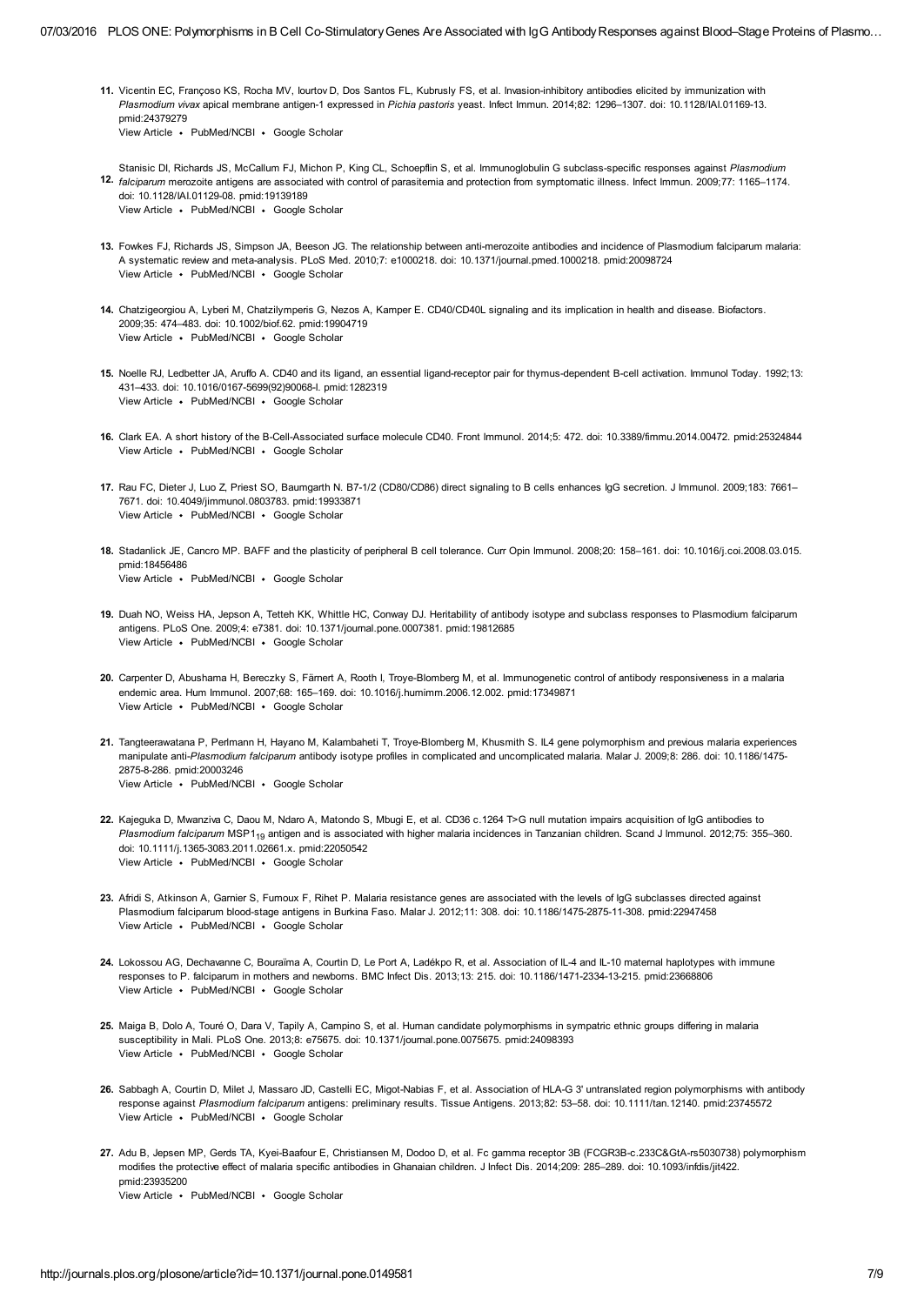- <span id="page-7-0"></span>28. Pandey JP, Morais CG, Fontes CJ, Braga EM. Immunoglobulin GM; 2010. p. 3 23 5,13,14 phenotype is strongly associated with IgG1 antibody responses to Plasmodium vivax vaccine candidate antigens PvMSP1-19 and PvAMA-1. Malar J. 2010;9: 229. doi: 10.1186/1475-2875-9-229. pmid:20696056
	- View [Article](http://dx.doi.org/10.1186/1475-2875-9-229) [PubMed/NCBI](http://www.ncbi.nlm.nih.gov/entrez/query.fcgi?db=PubMed&cmd=Search&doptcmdl=Citation&defaultField=Title+Word&term=Pandey%5Bauthor%5D+AND+Immunoglobulin+GM%3B+2010.+p.+3+23+5%2C13%2C14+phenotype+is+strongly+associated+with+IgG1+antibody+responses+to+Plasmodium+vivax+vaccine+candidate+antigens+PvMSP1-19+and+PvAMA-1) Google [Scholar](http://scholar.google.com/scholar_lookup?title=Immunoglobulin+GM%3B+2010.+p.+3+23+5%2C13%2C14+phenotype+is+strongly+associated+with+IgG1+antibody+responses+to+Plasmodium+vivax+vaccine+candidate+antigens+PvMSP1-19+and+PvAMA-1&author=Pandey&publication_year=2010)
- <span id="page-7-14"></span>29. Dewasurendra RL, Suriyaphol P, Fernando SD, Carter R, Rockett K, Corran P, et al. Genetic polymorphisms associated with anti-malarial antibody levels View [Article](http://dx.doi.org/10.1186/1475-2875-11-281) · [PubMed/NCBI](http://www.ncbi.nlm.nih.gov/entrez/query.fcgi?db=PubMed&cmd=Search&doptcmdl=Citation&defaultField=Title+Word&term=Dewasurendra%5Bauthor%5D+AND+Genetic+polymorphisms+associated+with+anti-malarial+antibody+levels+in+a+low+and+unstable+malaria+transmission+area+in+southern+Sri+Lanka) · Google [Scholar](http://scholar.google.com/scholar_lookup?title=Genetic+polymorphisms+associated+with+anti-malarial+antibody+levels+in+a+low+and+unstable+malaria+transmission+area+in+southern+Sri+Lanka&author=Dewasurendra&publication_year=2012) in a low and unstable malaria transmission area in southern Sri Lanka. Malar J. 2012;11: 281. doi: 10.1186/1475-2875-11-281. pmid:22905743
- 30. Lima-Junior JC, Rodrigues-da-Silva RN, Banic DM, Jiang J, Singh B, Fabrício-Silva GM, et al. Influence of HLA-DRB1 and HLA-DQB1 alleles on IgG View [Article](http://dx.doi.org/10.1371/journal.pone.0036419) · [PubMed/NCBI](http://www.ncbi.nlm.nih.gov/entrez/query.fcgi?db=PubMed&cmd=Search&doptcmdl=Citation&defaultField=Title+Word&term=Lima-Junior%5Bauthor%5D+AND+Influence+of+HLA-DRB1+and+HLA-DQB1+alleles+on+IgG+antibody+response+to+the+P.+vivax+MSP-1%2C+MSP-3%3F+and+MSP-9+in+individuals+from+Brazilian+endemic+area) · Google [Scholar](http://scholar.google.com/scholar_lookup?title=Influence+of+HLA-DRB1+and+HLA-DQB1+alleles+on+IgG+antibody+response+to+the+P.+vivax+MSP-1%2C+MSP-3%3F+and+MSP-9+in+individuals+from+Brazilian+endemic+area&author=Lima-Junior&publication_year=2012) antibody response to the P. vivax MSP-1, MSP-3α and MSP-9 in individuals from Brazilian endemic area. PLoS One. 2012;7: e36419. doi: 10.1371/journal.pone.0036419. pmid:22649493
- <span id="page-7-1"></span>31. Storti-Melo LM, da Costa DR, Souza-Neiras WC, Cassiano GC, Couto VS, Póvoa MM, et al. Influence of HLA-DRB-1 alleles on the production of antibody View [Article](http://dx.doi.org/10.1016/j.actatropica.2011.10.009) · [PubMed/NCBI](http://www.ncbi.nlm.nih.gov/entrez/query.fcgi?db=PubMed&cmd=Search&doptcmdl=Citation&defaultField=Title+Word&term=Storti-Melo%5Bauthor%5D+AND+Influence+of+HLA-DRB-1+alleles+on+the+production+of+antibody+against+CSP%2C+MSP-1%2C+AMA-1%2C+and+DBP+in+Brazilian+individuals+naturally+infected+with+Plasmodium+vivax) · Google [Scholar](http://scholar.google.com/scholar_lookup?title=Influence+of+HLA-DRB-1+alleles+on+the+production+of+antibody+against+CSP%2C+MSP-1%2C+AMA-1%2C+and+DBP+in+Brazilian+individuals+naturally+infected+with+Plasmodium+vivax&author=Storti-Melo&publication_year=2012) against CSP, MSP-1, AMA-1, and DBP in Brazilian individuals naturally infected with Plasmodium vivax. Acta Trop. 2012;121: 152–155. doi: 10.1016/j.actatropica.2011.10.009. pmid:22107686
- <span id="page-7-2"></span>32. Snounou G, Viriyakosol S, Zhu XP, Jarra W, Pinheiro L, do Rosario VE, et al. High sensitivity of detection of human malaria parasites by the use of View [Article](http://dx.doi.org/10.1016/0166-6851(93)90077-b) • [PubMed/NCBI](http://www.ncbi.nlm.nih.gov/entrez/query.fcgi?db=PubMed&cmd=Search&doptcmdl=Citation&defaultField=Title+Word&term=Snounou%5Bauthor%5D+AND+High+sensitivity+of+detection+of+human+malaria+parasites+by+the+use+of+nested+polymerase+chain+reaction) • Google [Scholar](http://scholar.google.com/scholar_lookup?title=High+sensitivity+of+detection+of+human+malaria+parasites+by+the+use+of+nested+polymerase+chain+reaction&author=Snounou&publication_year=1993) nested polymerase chain reaction. Mol Biochem Parasitol. 1993;61: 315–320. doi: 10.1016/0166-6851(93)90077-B. pmid:8264734
- <span id="page-7-3"></span>33. Malheiros D, Petzl-Erler ML. Individual and epistatic effects of genetic polymorphisms of B-cell co-stimulatory molecules on susceptibility to pemphigus View [Article](http://dx.doi.org/10.1038/gene.2009.36) • [PubMed/NCBI](http://www.ncbi.nlm.nih.gov/entrez/query.fcgi?db=PubMed&cmd=Search&doptcmdl=Citation&defaultField=Title+Word&term=Malheiros%5Bauthor%5D+AND+Individual+and+epistatic+effects+of+genetic+polymorphisms+of+B-cell+co-stimulatory+molecules+on+susceptibility+to+pemphigus+foliaceus) • Google [Scholar](http://scholar.google.com/scholar_lookup?title=Individual+and+epistatic+effects+of+genetic+polymorphisms+of+B-cell+co-stimulatory+molecules+on+susceptibility+to+pemphigus+foliaceus&author=Malheiros&publication_year=2009) foliaceus. Genes Immun. 2009;10: 547–558. doi: 10.1038/gene.2009.36. pmid:19421221
- <span id="page-7-4"></span>34. Cassiano GC, Santos EJ, Maia MH, Furini AdC, Storti-Melo LM, Tomaz FM, et al. Impact of population admixture on the distribution of immune response View [Article](http://dx.doi.org/10.1016/j.humimm.2015.09.045) · [PubMed/NCBI](http://www.ncbi.nlm.nih.gov/entrez/query.fcgi?db=PubMed&cmd=Search&doptcmdl=Citation&defaultField=Title+Word&term=Cassiano%5Bauthor%5D+AND+Impact+of+population+admixture+on+the+distribution+of+immune+response+co-stimulatory+genes+polymorphisms+in+a+Brazilian+population) · Google [Scholar](http://scholar.google.com/scholar_lookup?title=Impact+of+population+admixture+on+the+distribution+of+immune+response+co-stimulatory+genes+polymorphisms+in+a+Brazilian+population&author=Cassiano&publication_year=2015) co-stimulatory genes polymorphisms in a Brazilian population. Hum Immunol. 2015;76: 836–842. doi: 10.1016/j.humimm.2015.09.045. pmid:26429313
- <span id="page-7-5"></span>35. Cunha MG, Rodrigues MM, Soares IS. Comparison of the immunogenic properties of recombinant proteins representing the Plasmodium vivax vaccine View [Article](http://dx.doi.org/10.1016/s0264-410x(01)00359-0) • [PubMed/NCBI](http://www.ncbi.nlm.nih.gov/entrez/query.fcgi?db=PubMed&cmd=Search&doptcmdl=Citation&defaultField=Title+Word&term=Cunha%5Bauthor%5D+AND+Comparison+of+the+immunogenic+properties+of+recombinant+proteins+representing+the+Plasmodium+vivax+vaccine+candidate+MSP1%2819%29+expressed+in+distinct+bacterial+vectors) • Google [Scholar](http://scholar.google.com/scholar_lookup?title=Comparison+of+the+immunogenic+properties+of+recombinant+proteins+representing+the+Plasmodium+vivax+vaccine+candidate+MSP1%2819%29+expressed+in+distinct+bacterial+vectors&author=Cunha&publication_year=2001) candidate MSP1(19) expressed in distinct bacterial vectors. Vaccine. 2001;20: 385–396. doi: 10.1016/S0264-410X(01)00359-0. pmid:11672901
- <span id="page-7-6"></span>36. Ntumngia FB, Schloegel J, Barnes SJ, McHenry AM, Singh S, King CL, et al. Conserved and variant epitopes of Plasmodium vivax Duffy binding protein View [Article](http://dx.doi.org/10.1128/iai.05924-11) · [PubMed/NCBI](http://www.ncbi.nlm.nih.gov/entrez/query.fcgi?db=PubMed&cmd=Search&doptcmdl=Citation&defaultField=Title+Word&term=Ntumngia%5Bauthor%5D+AND+Conserved+and+variant+epitopes+of+Plasmodium+vivax+Duffy+binding+protein+as+targets+of+inhibitory+monoclonal+antibodies) · Google [Scholar](http://scholar.google.com/scholar_lookup?title=Conserved+and+variant+epitopes+of+Plasmodium+vivax+Duffy+binding+protein+as+targets+of+inhibitory+monoclonal+antibodies&author=Ntumngia&publication_year=2012) as targets of inhibitory monoclonal antibodies. Infect Immun. 2012;80: 1203–1208. doi: 10.1128/IAI.05924-11. pmid:22215740
- <span id="page-7-7"></span>37. Santos NP, Ribeiro-Rodrigues EM, Ribeiro-Dos-Santos AK, Pereira R, Gusmão L, Amorim A, et al. Assessing individual interethnic admixture and View [Article](http://dx.doi.org/10.1002/humu.21159) · [PubMed/NCBI](http://www.ncbi.nlm.nih.gov/entrez/query.fcgi?db=PubMed&cmd=Search&doptcmdl=Citation&defaultField=Title+Word&term=Santos%5Bauthor%5D+AND+Assessing+individual+interethnic+admixture+and+population+substructure+using+a+48-insertion-deletion+%28INSEL%29+ancestry-informative+marker+%28AIM%29+panel) · Google [Scholar](http://scholar.google.com/scholar_lookup?title=Assessing+individual+interethnic+admixture+and+population+substructure+using+a+48-insertion-deletion+%28INSEL%29+ancestry-informative+marker+%28AIM%29+panel&author=Santos&publication_year=2010) population substructure using a 48-insertion-deletion (INSEL) ancestry-informative marker (AIM) panel. Hum Mutat. 2010;31: 184–190. doi: 10.1002/humu.21159. pmid:19953531
- <span id="page-7-8"></span>38. González JR, Armengol L, Solé X, Guinó E, Mercader JM, Estivill X, et al. SNPassoc: an R package to perform whole genome association studies. View [Article](http://dx.doi.org/10.1093/bioinformatics/btm025) • [PubMed/NCBI](http://www.ncbi.nlm.nih.gov/entrez/query.fcgi?db=PubMed&cmd=Search&doptcmdl=Citation&defaultField=Title+Word&term=Gonz%C3%A1lez%5Bauthor%5D+AND+SNPassoc%3A+an+R+package+to+perform+whole+genome+association+studies) • Google [Scholar](http://scholar.google.com/scholar_lookup?title=SNPassoc%3A+an+R+package+to+perform+whole+genome+association+studies&author=Gonz%C3%A1lez&publication_year=2007) BioInformatics. 2007;23: 644–645. doi: 10.1093/bioinformatics/btm025. pmid:17267436
- <span id="page-7-9"></span>39. Wigginton JE, Cutler DJ, Abecasis GR. A note on exact tests of Hardy-Weinberg equilibrium. Am J Hum Genet. 2005;76: 887–893. doi: 10.1086/429864. View [Article](http://dx.doi.org/10.1086/429864) · [PubMed/NCBI](http://www.ncbi.nlm.nih.gov/entrez/query.fcgi?db=PubMed&cmd=Search&doptcmdl=Citation&defaultField=Title+Word&term=Wigginton%5Bauthor%5D+AND+A+note+on+exact+tests+of+Hardy-Weinberg+equilibrium) · Google [Scholar](http://scholar.google.com/scholar_lookup?title=A+note+on+exact+tests+of+Hardy-Weinberg+equilibrium&author=Wigginton&publication_year=2005) pmid:15789306
- <span id="page-7-10"></span>40. Soares IS, Levitus G, Souza JM, Del Portillo HA, Rodrigues MM. Acquired immune responses to the N- and C-terminal regions of Plasmodium vivax View [Article](http://www.crossref.org/guestquery?auth2=Soares&atitle2=Acquired+immune+responses+to+the+N-+and+C-terminal+regions+of+Plasmodium+vivax+merozoite+surface+protein+1+in+individuals+exposed+to+malaria&auth=Soares&atitle=Acquired+immune+responses+to+the+N-+and+C-terminal+regions+of+Plasmodium+vivax+merozoite+surface+protein+1+in+individuals+exposed+to+malaria) · [PubMed/NCBI](http://www.ncbi.nlm.nih.gov/entrez/query.fcgi?db=PubMed&cmd=Search&doptcmdl=Citation&defaultField=Title+Word&term=Soares%5Bauthor%5D+AND+Acquired+immune+responses+to+the+N-+and+C-terminal+regions+of+Plasmodium+vivax+merozoite+surface+protein+1+in+individuals+exposed+to+malaria) · Google [Scholar](http://scholar.google.com/scholar_lookup?title=Acquired+immune+responses+to+the+N-+and+C-terminal+regions+of+Plasmodium+vivax+merozoite+surface+protein+1+in+individuals+exposed+to+malaria&author=Soares&publication_year=1997) merozoite surface protein 1 in individuals exposed to malaria. Infect Immun. 1997;65: 1606–1614. pmid:9125537
- <span id="page-7-11"></span>41. Barbedo MB, Ricci R, Jimenez MC, Cunha MG, Yazdani SS, Chitnis CE, et al. Comparative recognition by human IgG antibodies of recombinant proteins View [Article](http://dx.doi.org/10.1590/s0074-02762007005000040) · [PubMed/NCBI](http://www.ncbi.nlm.nih.gov/entrez/query.fcgi?db=PubMed&cmd=Search&doptcmdl=Citation&defaultField=Title+Word&term=Barbedo%5Bauthor%5D+AND+Comparative+recognition+by+human+IgG+antibodies+of+recombinant+proteins+representing+three+asexual+erythrocytic+stage+vaccine+candidates+of+Plasmodium+vivax) · Google [Scholar](http://scholar.google.com/scholar_lookup?title=Comparative+recognition+by+human+IgG+antibodies+of+recombinant+proteins+representing+three+asexual+erythrocytic+stage+vaccine+candidates+of+Plasmodium+vivax&author=Barbedo&publication_year=2007) representing three asexual erythrocytic stage vaccine candidates of Plasmodium vivax. Mem Inst Oswaldo Cruz. 2007;102: 335–339. doi: 10.1590/S0074- 02762007005000040. pmid:17568939
- <span id="page-7-12"></span>42. Dias S, Longacre S, Escalante AA, Udagama-Randeniya PV. Genetic diversity and recombination at the C-terminal fragment of the merozoite surface View [Article](http://dx.doi.org/10.1016/j.meegid.2010.09.007) · [PubMed/NCBI](http://www.ncbi.nlm.nih.gov/entrez/query.fcgi?db=PubMed&cmd=Search&doptcmdl=Citation&defaultField=Title+Word&term=Dias%5Bauthor%5D+AND+Genetic+diversity+and+recombination+at+the+C-terminal+fragment+of+the+merozoite+surface+protein-1+of+Plasmodium+vivax+%28PvMSP-1%29+in+Sri+Lanka) · Google [Scholar](http://scholar.google.com/scholar_lookup?title=Genetic+diversity+and+recombination+at+the+C-terminal+fragment+of+the+merozoite+surface+protein-1+of+Plasmodium+vivax+%28PvMSP-1%29+in+Sri+Lanka&author=Dias&publication_year=2011) protein-1 of Plasmodium vivax (PvMSP-1) in Sri Lanka. Infect Genet Evol. 2011;11: 145–156. doi: 10.1016/j.meegid.2010.09.007. pmid:20933611
- <span id="page-7-13"></span>43. Moss DK, Remarque EJ, Faber BW, Cavanagh DR, Arnot DE, Thomas AW, et al. Plasmodium falciparum 19-kilodalton merozoite surface protein 1 View [Article](http://dx.doi.org/10.1128/iai.05887-11) · [PubMed/NCBI](http://www.ncbi.nlm.nih.gov/entrez/query.fcgi?db=PubMed&cmd=Search&doptcmdl=Citation&defaultField=Title+Word&term=Moss%5Bauthor%5D+AND+Plasmodium+falciparum+19-kilodalton+merozoite+surface+protein+1+%28MSP1%29-specific+antibodies+that+interfere+with+parasite+growth+in+vitro+can+inhibit+MSP1+processing%2C+merozoite+invasion%2C+and+intracellular+parasite+development) · Google [Scholar](http://scholar.google.com/scholar_lookup?title=Plasmodium+falciparum+19-kilodalton+merozoite+surface+protein+1+%28MSP1%29-specific+antibodies+that+interfere+with+parasite+growth+in+vitro+can+inhibit+MSP1+processing%2C+merozoite+invasion%2C+and+intracellular+parasite+development&author=Moss&publication_year=2012) (MSP1)-specific antibodies that interfere with parasite growth in vitro can inhibit MSP1 processing, merozoite invasion, and intracellular parasite development. Infect Immun. 2012;80: 1280–1287. doi: 10.1128/IAI.05887-11. pmid:22202121
- <span id="page-7-15"></span>44. Garraud O, Perraut R, Diouf A, Nambei WS, Tall A, Spiegel A, et al. Regulation of antigen-specific immunoglobulin G subclasses in response to conserved and polymorphic Plasmodium falciparum antigens in an in vitro model. Infect Immun. 2002;70: 2820–2827. doi: 10.1128/IAI.70.6.2820-